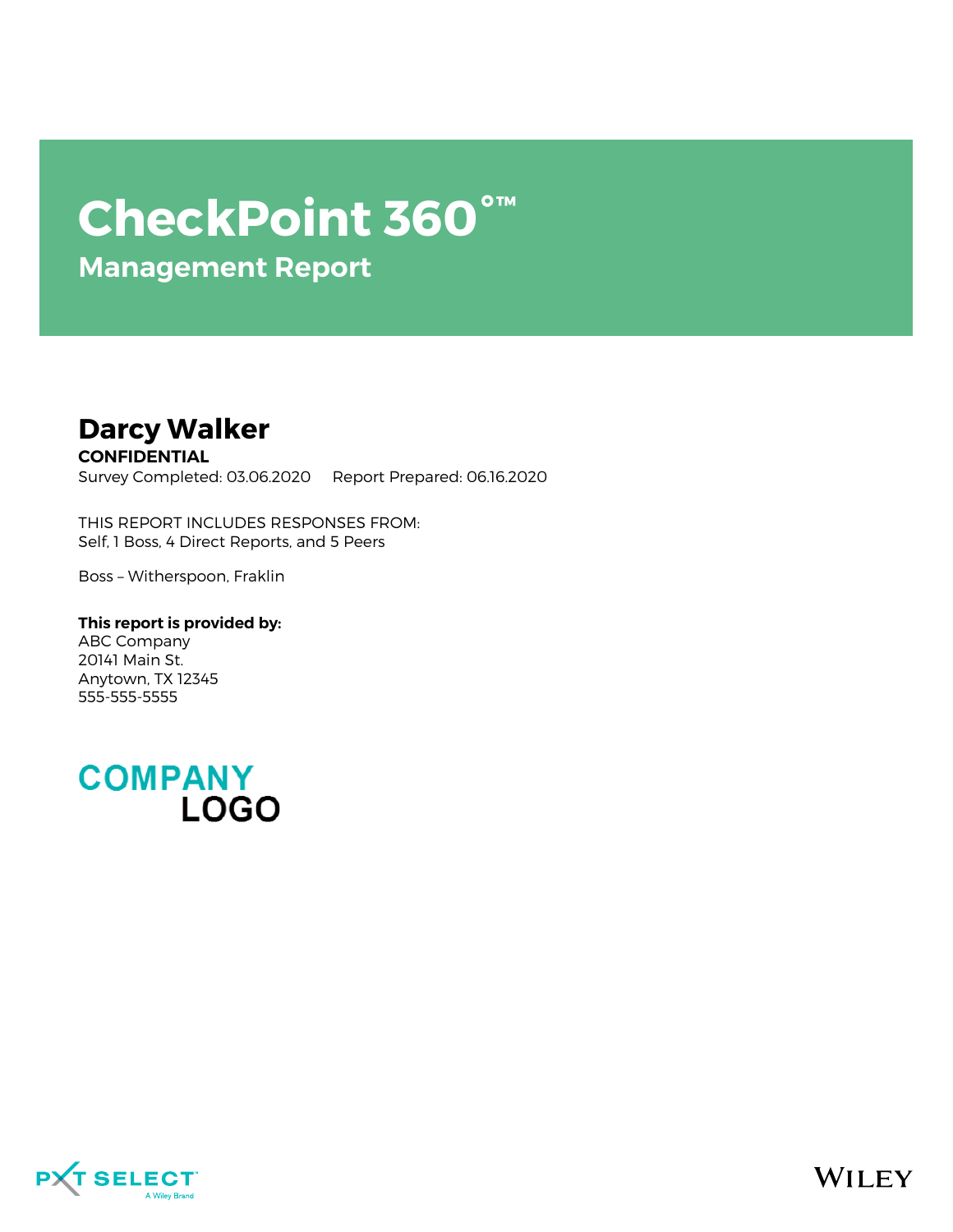# THE CHECKPOINT 360°™ SYSTEM

The purpose of the CheckPoint 360 $^{\circ\!\text{m}}$  System is to identify leadership as viewed by certain groups of individuals who know and have had the opportunity to observe the manager in the work setting. This is accomplished with the collection of ratings from different sets of observers: **Self** (Darcy Walker), **Boss** (you), **Direct Reports**, and **Peers**.

There are 70 leadership behaviors presented as survey items. These 70 items are grouped into 18 Skill Sets which further group into 8 Universal Management Competencies. Each rater reports their experience of observing the manager with a rating on each of the items.

In the 70 CheckPoint survey items the raters chose between six possible choices. Based on their observations they indicated the percentage of time they felt the manager displayed each behavior. The sixth choice was "No Opportunity," which was selected when the rater had no opportunity to observe the listed behavior and thus could not provide a meaningful response. These six possible responses were:

| Rating                  | <b>Description</b>                      | <b>Percentage of Time</b> |
|-------------------------|-----------------------------------------|---------------------------|
| 1                       | <b>Almost Never</b>                     | $0 - 10%$                 |
| $\overline{2}$          | Seldom                                  | 11 - 39%                  |
| $\overline{\mathbf{3}}$ | Sometimes                               | 40 - 60%                  |
| 4                       | Usually                                 | $61 - 89%$                |
| 5                       | Almost Always                           | 90 - 100%                 |
| N                       | No opportunity to observe this behavior | N/A                       |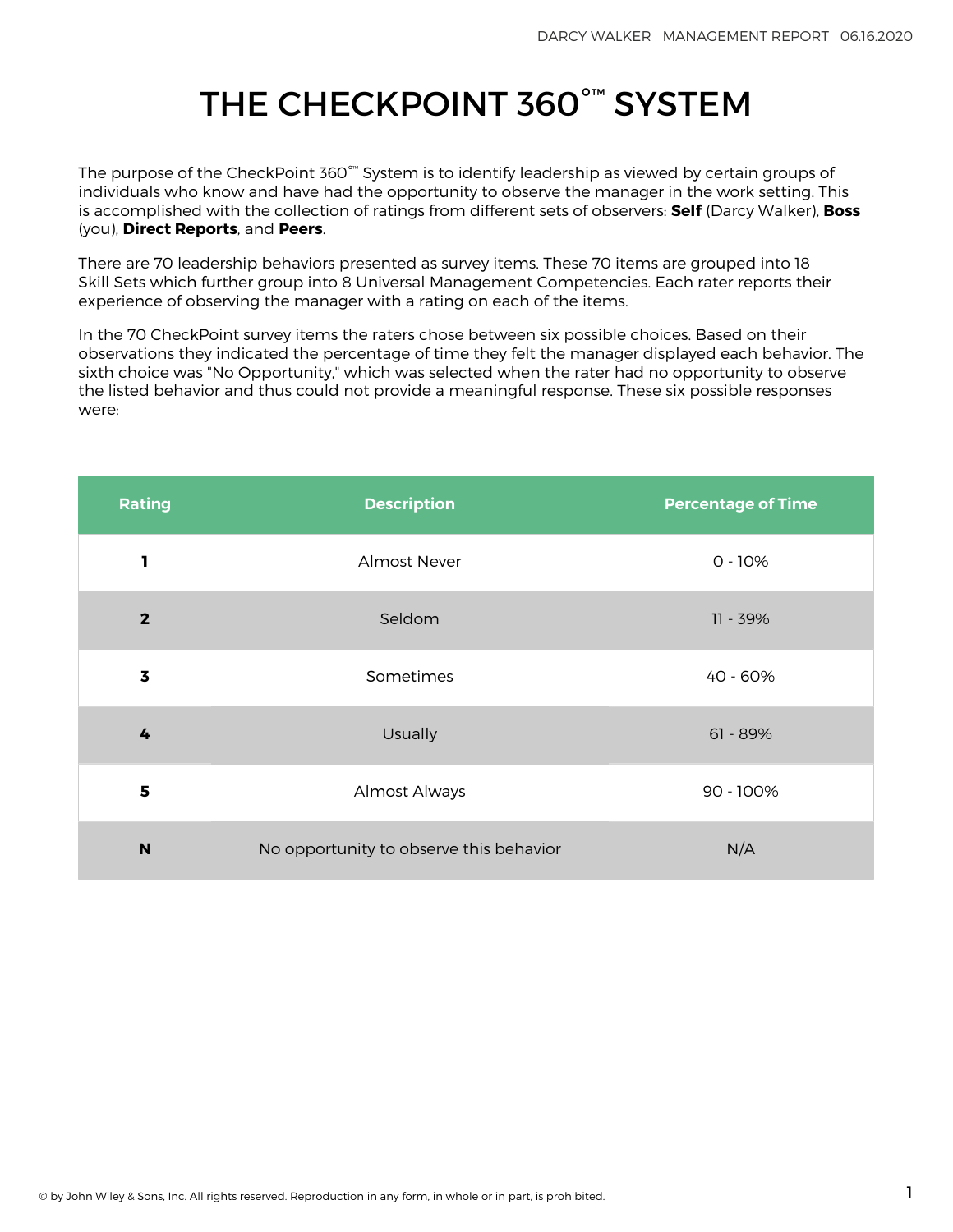There are 18 Skill Sets that are critical for success in most supervisory positions. They are grouped into 8 Universal Management Competencies. When a manager frequently displays certain behaviors which are a part of these Management Competencies, they are typically identified as effective and successful managers.

The 8 Universal Management Competencies and their 18 Skill Sets are listed below.

## **1. Communication**

- Listens to Others
- Processes Information
- Communicates Effectively

# **2. Leadership**

- Instills Trust
- Provides Direction
- Delegates Responsibility

# **3. Adaptability**

- Adjusts to Circumstances
- Thinks Creatively

# **4. Relationships**

- Builds Personal Relationships
- Facilitates Team Success

# **5. Task Management**

- Works Efficiently
- Works Competently

# **6. Production**

- Takes Action
- Achieves Results

# **7. Development of Others**

- Cultivates Individual Talents
- Motivates Successfully

# **8. Personal Development**

- Displays Commitment
- Seeks Improvement

# **Favorable Zone:**

The Favorable Zone was identified by analysis of the data from a wide range of industries and organizations. This analysis showed that on the CheckPoint 360°™ those managers who had been identified as "good managers" by their respective company typically achieved an average rating of 3.5 to 4.25 when rated by others who knew the manager's work behavior. This established the range of scores for the Favorable Zone on the CheckPoint 360°™ .



**5** Almost Always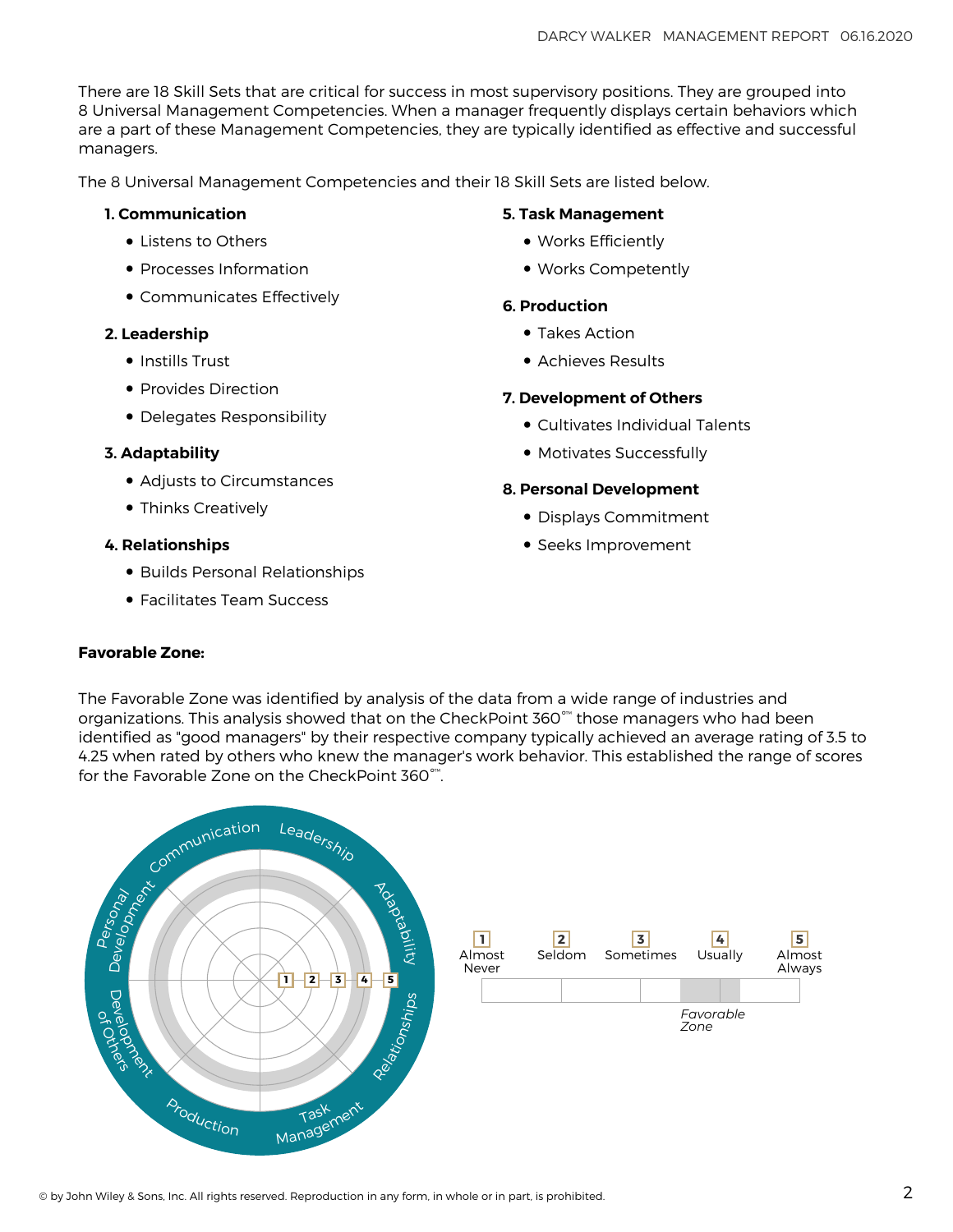# INTRODUCTION TO THE MANAGEMENT REPORT

This report summarizes the results of the CheckPoint surveys that the manager (**Darcy Walker**) and the respondent groups (**Boss**, **Direct Reports**, and **Peers**) recently completed. The scores the manager received are presented in graphs and numeric scales on the pages that follow.

Feedback is reported in the following sections:

- **1. [Executive Competency Overview](#page-4-0)**: Results for the 8 Universal Management Competencies, comparing the average **Self** (manager) score with the average score of **All Observers** (includes **Boss**, **Direct Reports**, and **Peers**) and showing whether scores fall within, above, or below the Favorable Zone. Also Total CheckPoint Scores, including the score differential between **Self** and **All Observers**.
- **2. [Executive Skill Set Summary](#page-5-0)**: Overview of the 18 Skill Sets as rated by **All Observers**. The average ratings are displayed ranked from highest to lowest providing you an overview of the relative strengths or challenges Darcy Walker may have in these Skill Sets.
- **3. [Critical Skills Alignment Summary](#page-6-0)**: Overview of the Skill Sets identified as critical by **Boss** and/or **Self**.
- **4. [Executive Summary](#page-7-0)**: Results for the 8 Universal Management Competencies, comparing the average scores of all respondent groups (includes **Self**, **Boss**, **Direct Reports**, **Peers**, and **All Observers**), providing Total CheckPoint Scores for each group, and pointing out group score averages that vary by 1 point or more.
- **5. [Skill Set Analysis](#page-9-0)**: Results for the 18 Skill Sets, comparing the average scores of all respondent groups (includes **Self**, **Boss**, **Direct Reports**, **Peers**, and **All Observers**), and pointing out group score averages that vary by 1.5 points or more, as well as analyzing Critical Skill Sets to establish Talents, areas needing Focus, and areas where a significant GAP exists between **Self** and **Boss** scores. (Darcy Walker and you each chose 6 Critical Skill Sets out of 18. These were considered critically important to the manager's particular job requirements.)
- **6. [Respondent Group Comparison](#page-14-0)**: Results for the 18 Skill Sets and Total CheckPoint Scores, analyzing the average scores of each respondent group (includes **Self**, **Boss**, **Direct Reports**, and **Peers**).
- **7. [Survey Summary of the 70 items](#page-15-0)** : Results for all 70 survey items, displaying the average scores for **Self**, **Boss**, and **All Observers** (includes **Boss**, **Direct Reports**, and **Peers**) and highlighting the items that fall in a Critical Skill Set, as well as flagging items where responses lack consensus (varying by three or more points) within a respondent group.
- **8. [Development Summary Overview](#page-21-0)**: Describes the strengths and development needs Darcy Walker may have for the 18 Skill Sets.
- **9. Coaching & Management Considerations**: Provides suggestions for using the information in the Management Report to help the manager grow and develop in the job.
- **10.[Areas of Focus](#page-25-0)**: Describes the strengths and development needs for the 3 most critical Skill Sets and provides guidelines and suggestions for a Leadership Development plan for this manager.

As you review this material, keep in mind that most people exhibit a range of abilities. No one does everything equally well. Approached as a learning tool, this feedback can be a valuable first step toward helping the manager increase effectiveness on the job.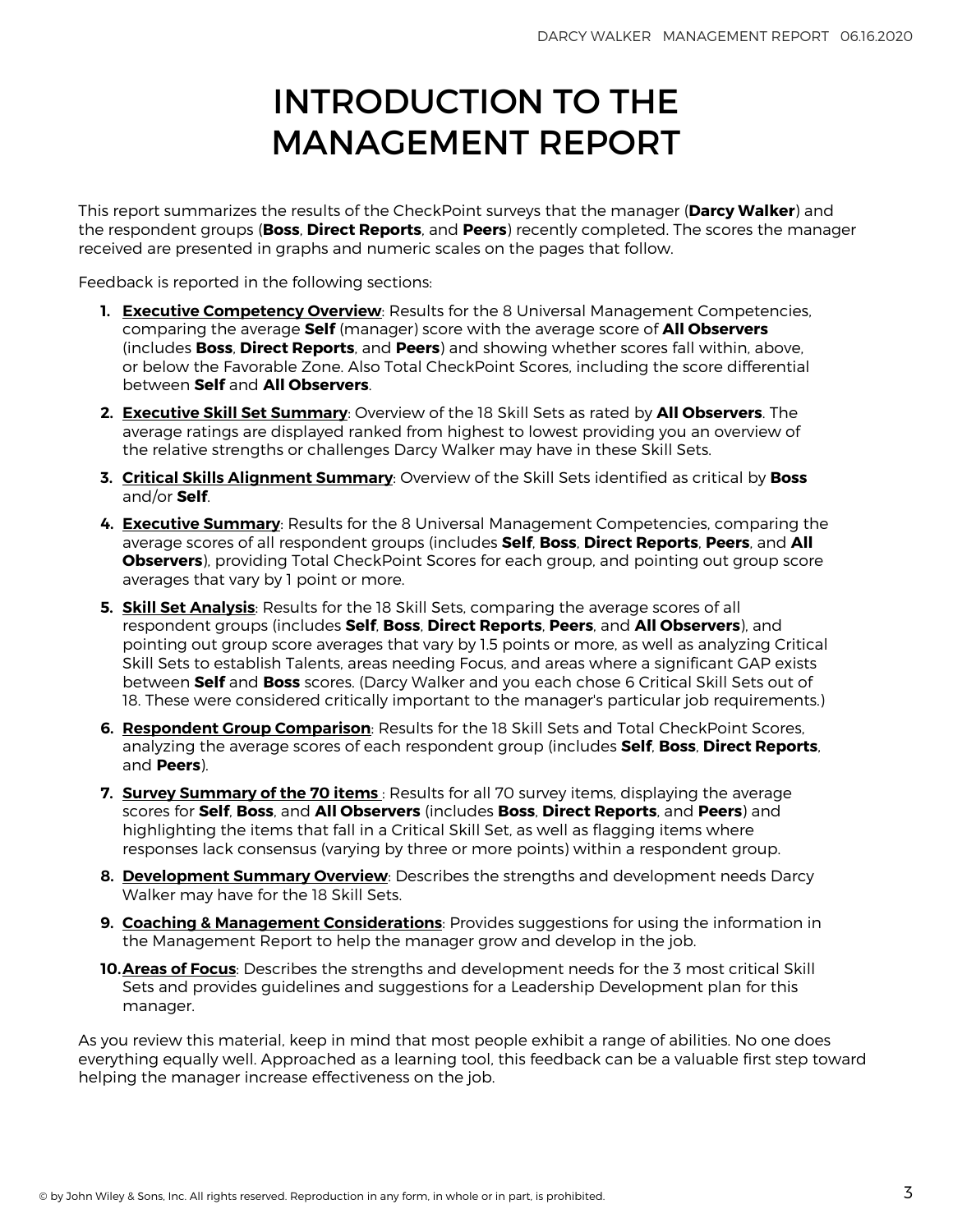# <span id="page-4-0"></span>EXECUTIVE COMPETENCY OVERVIEW



This is an overview of **Self**'s rating compared to the average rating of **All Observers** (every rater except **Self**). As the **Self** ( **S** ) marker and the **All** ( **A** ) marker move away from the center of the circle, the scores are higher. Note particularly where there is a gap of 1 point or greater. This would suggest a significant difference between the manager's perception and that of the other observers as to how often Darcy Walker displays that management competency.

The Total CheckPoint Scores reported on the smaller horizontal graph presents the average score for all 8 Competencies for both the manager (Darcy Walker) and **All Observers**. If the difference between these two averages is 1 point or more, the perception the manager has of the behavior varies significantly from the other raters. This would suggest a need for a greater self awareness in the manager.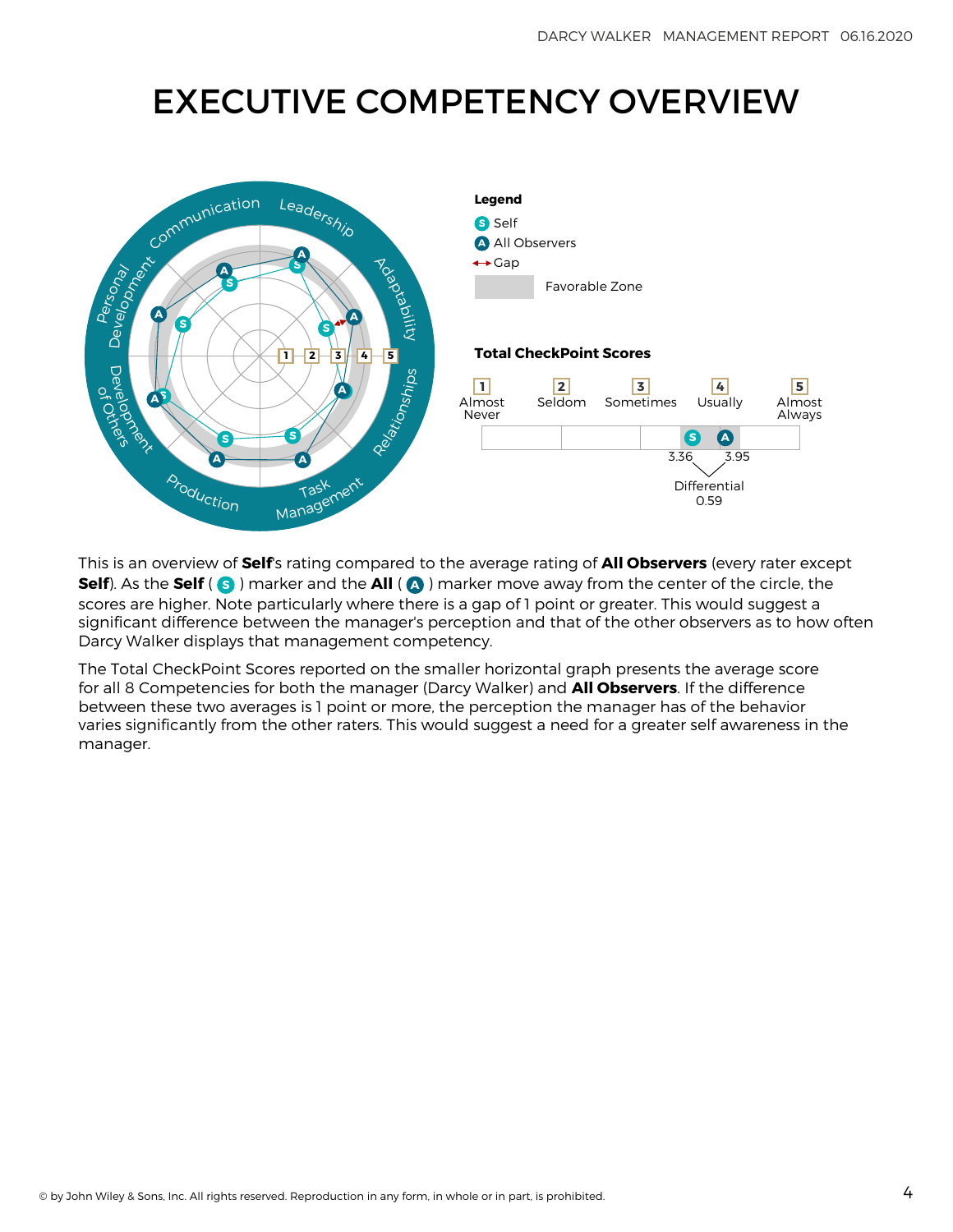# EXECUTIVE SKILL SET SUMMARY

<span id="page-5-0"></span>The graph below shows the average ratings of **All Observers** (ratings from everybody except **Self**) for each Skill Set. The average ratings are displayed ranked from highest to lowest providing you an overview of the relative strengths Darcy Walker shows in these Skill Sets. While we suggest the manager focus on the most critical Skill Sets shown in the next section of this report, it is useful for you to have an overview of the ratings the manager received on all Skill Sets. Also, refer to the Development Summary Overview for more information.

|                                      | L<br>Almost<br>Never | $\mathbf{2}$ | $\overline{\mathbf{3}}$<br>Seldom Sometimes Usually | 4                 | 5<br>Almost<br>Always |
|--------------------------------------|----------------------|--------------|-----------------------------------------------------|-------------------|-----------------------|
| Works Competently                    |                      |              |                                                     |                   |                       |
| <b>Instills Trust</b>                |                      |              |                                                     |                   |                       |
| <b>Achieves Results</b>              |                      |              |                                                     |                   |                       |
| Motivates Successfully               |                      |              |                                                     |                   |                       |
| <b>Cultivates Individual Talents</b> |                      |              |                                                     |                   |                       |
| Displays Commitment                  |                      |              |                                                     |                   |                       |
| <b>Provides Direction</b>            |                      |              |                                                     |                   |                       |
| <b>Takes Action</b>                  |                      |              |                                                     |                   |                       |
| Works Efficiently                    |                      |              |                                                     |                   |                       |
| Seeks Improvement                    |                      |              |                                                     |                   |                       |
| Thinks Creatively                    |                      |              |                                                     |                   |                       |
| Delegates Responsibility             |                      |              |                                                     |                   |                       |
| Communicates Effectively             |                      |              |                                                     |                   |                       |
| Adjusts to Circumstances             |                      |              |                                                     |                   |                       |
| Processes Information                |                      |              |                                                     |                   |                       |
| <b>Builds Personal Relationships</b> |                      |              |                                                     |                   |                       |
| <b>Facilitates Team Success</b>      |                      |              |                                                     |                   |                       |
| Listens to Others                    |                      |              |                                                     |                   |                       |
|                                      |                      |              |                                                     | Favorable<br>Zone |                       |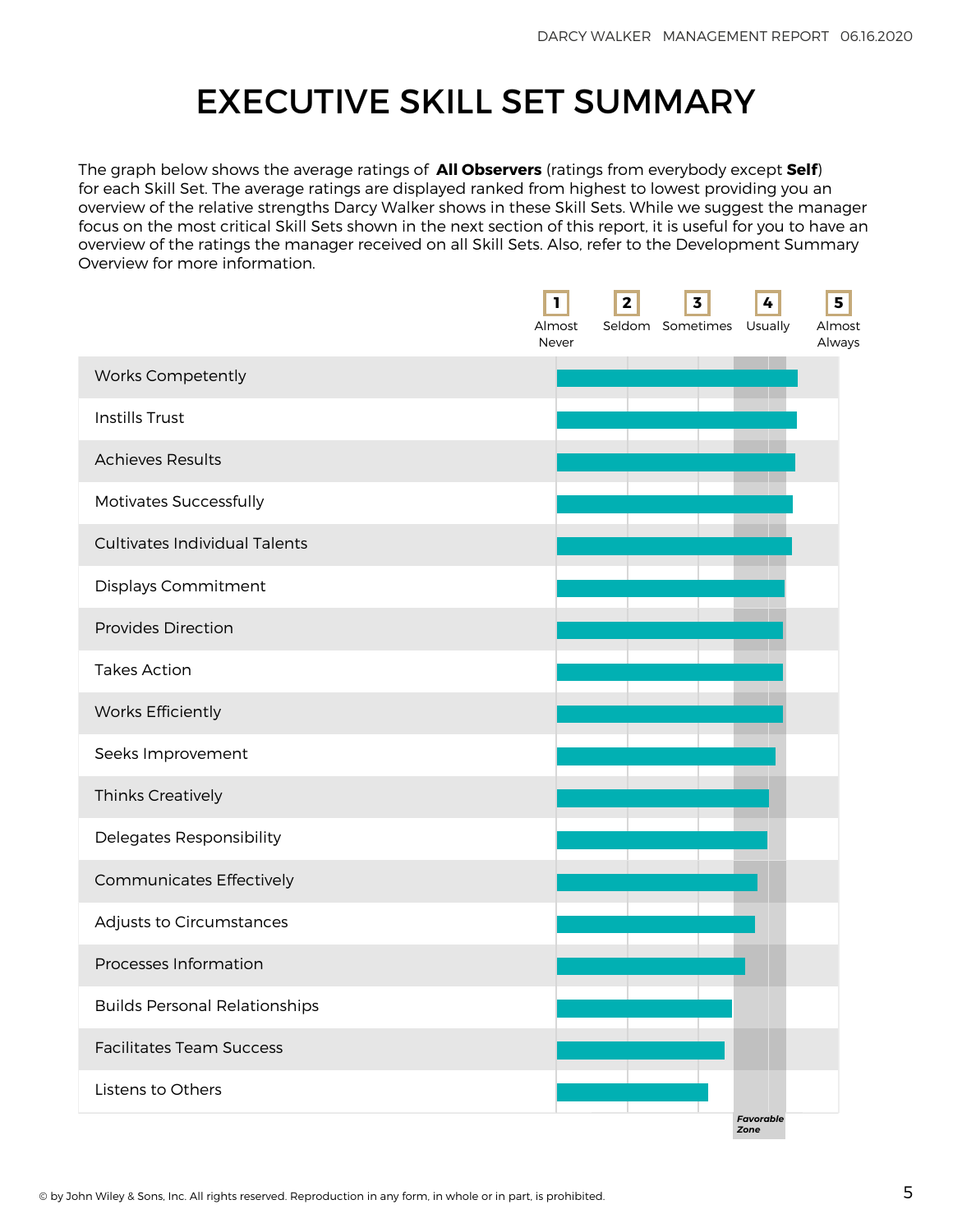# <span id="page-6-0"></span>CRITICAL SKILLS ALIGNMENT SUMMARY

Both you and Darcy Walker identified the 6 Skill Sets that you each thought were most critical for success in the manager's job. These Skill Sets are displayed below. Consider that the possible number of Skill Sets selected by both you and the manager can range from 6 to 12. If you both select the same 6 Skill Sets you will have 100% alignment. When you did not agree on any of the Skill Sets as most critical, there is 0% alignment. As the alignment percentage decreases, it becomes even more important for you and the manager to discuss and clarify the most important aspects of the manager's work. If you each look at different behaviors as most important, then the focus of the manager may be very different from where you expect the focus to be.

| <b>CRITICAL SKILLS ALIGNMENT: 33%</b>                                                                                                                                                                   | <b>Boss</b>     | S<br>Self |
|---------------------------------------------------------------------------------------------------------------------------------------------------------------------------------------------------------|-----------------|-----------|
| Listens to Others: Encourages others to share their ideas and concerns. Listens openly to all viewpoints<br>without interrupting. Summarizes information and verifies understanding.                    | $\mathbf{B}$    |           |
| <b>Processes Information:</b> Gets to the point. Evaluates the pros and cons, as well as the short and long-range<br>consequences, of decisions. Develops logical, clear conclusions.                   | $\, {\bf B} \,$ |           |
| Communicates Effectively: Expresses self clearly, both in writing and in speaking. Is thorough, yet concise,<br>and is consistently straightforward. Readily shares information with others.            | $\mathbf{B}$    | S         |
| Provides Direction: Establishes clear expectations and a manageable workload. Plans the steps required to<br>accomplish objectives, while keeping focus on overall vision.                              |                 | S         |
| Delegates Responsibility: Delegates appropriate jobs to appropriate people. Empowers others to work and<br>solve problems on their own.                                                                 |                 | S         |
| Adjusts to Circumstances: Can adjust to people's diverse work styles and to varying environments. Deals<br>with setbacks constructively and anticipates change.                                         | $\mathbf{B}$    |           |
| Facilitates Team Success: Resolves conflicts fairly in a spirit of cooperation. Builds consensus and leads<br>team in setting appropriate goals. Recruits effectively and uses talents of group wisely. | $\mathbf{B}$    |           |
| Achieves Results: Overcomes obstacles to achieve results that set high standards for others and that<br>positively impact the organization.                                                             | B.              | S         |
| Cultivates Individual Talents: Is an effective coach and makes training available. Provides objective<br>performance feedback on a timely basis.                                                        |                 | S         |
| <b>Displays Commitment:</b> Maintains a high level of energy, perseveres and remains positive.                                                                                                          |                 | S         |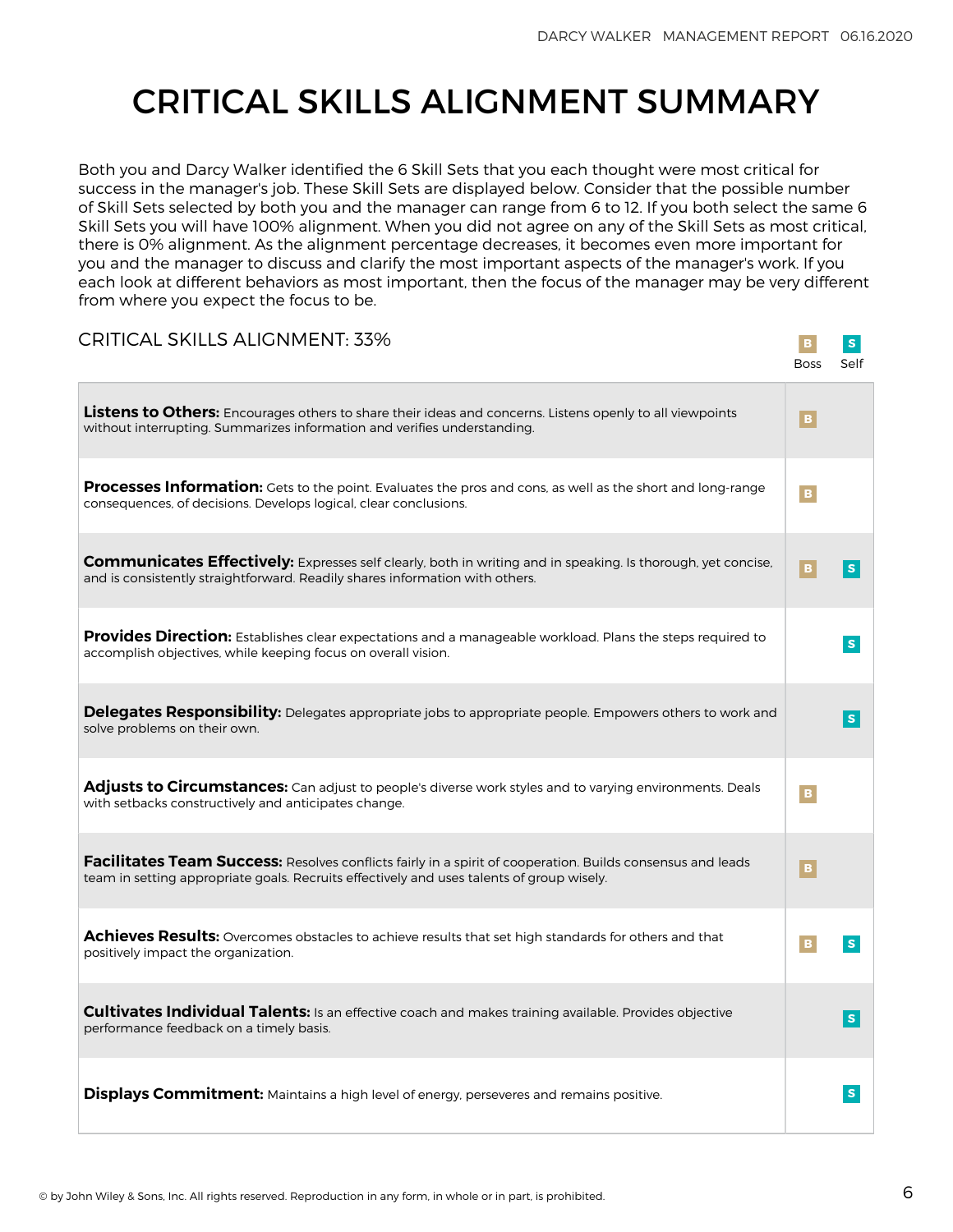# EXECUTIVE SUMMARY

<span id="page-7-0"></span>The average rating for each respondent group for the 8 Management Competencies is presented in this section. The numbers shown for **Self** (Darcy Walker) and **Boss** (you) are the actual ratings. Note the differences between group ratings, especially where there is a gap indicated (a difference of 1 point or more between groups).

#### **Legend**

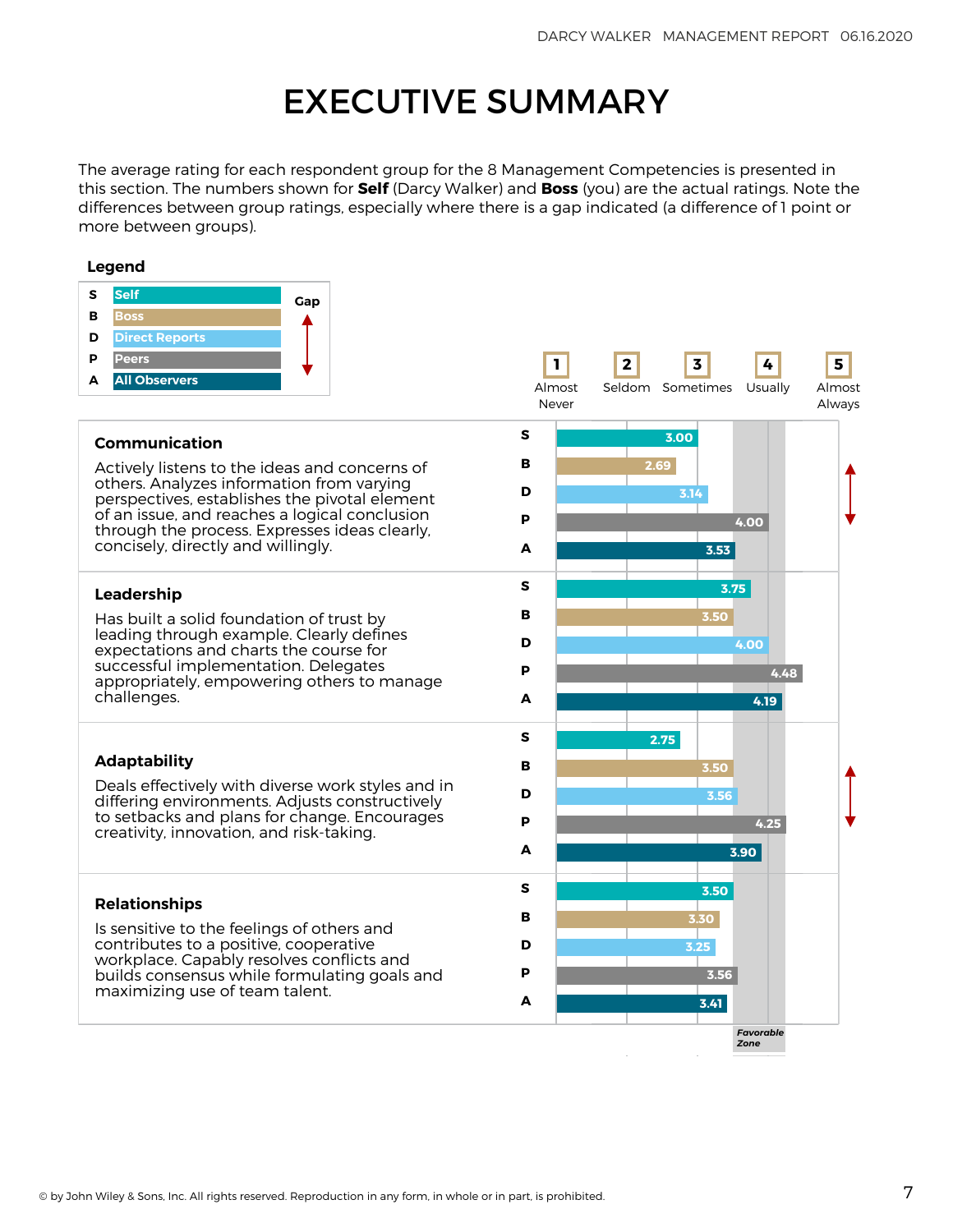|                                                                                                    | $\mathbf{I}$<br>Almost<br>Never | 2    | $\overline{\mathbf{3}}$<br>Seldom Sometimes Usually | 5<br>Almost<br>Always |
|----------------------------------------------------------------------------------------------------|---------------------------------|------|-----------------------------------------------------|-----------------------|
|                                                                                                    | S                               |      | 3.29                                                |                       |
| <b>Task Management</b>                                                                             | в                               |      | 4.00                                                |                       |
| Uses technology, resources and time efficiently.<br>Learns quickly and applies current information | D                               |      | 4.19                                                |                       |
| to appropriate tasks.                                                                              | P                               |      | 4.43                                                |                       |
|                                                                                                    | A                               |      | 4.29                                                |                       |
|                                                                                                    | s                               |      | 3.43                                                |                       |
| <b>Production</b>                                                                                  | в                               |      | 3.86                                                |                       |
| Initiates action. Is assertive and decisive.                                                       | D                               |      | 4.14                                                |                       |
| Overcomes obstacles to achieve high-quality,<br>beneficial results.                                | P                               |      | 4.46                                                |                       |
|                                                                                                    | A                               |      | 4.27                                                |                       |
|                                                                                                    | s                               |      | 4.00                                                |                       |
| <b>Development of Others</b>                                                                       | в                               |      | 3.86                                                |                       |
| Coaches effectively and makes training<br>available. Provides timely, objective                    | D                               |      | 4.04                                                |                       |
| performance reviews. Gives recognition to top-<br>notch work and extra effort. Is enthusiastic and | P                               |      | 4.66                                                |                       |
| promotes positive attitudes.                                                                       | A                               |      | 4.33                                                |                       |
|                                                                                                    | S                               | 3.17 |                                                     |                       |
| <b>Personal Development</b>                                                                        | в                               |      | 3.67                                                |                       |
| Displays a high level of energy, persistence and<br>a positive outlook. Learns from mistakes and   | D                               |      | 4.00                                                |                       |
| constructive criticism and continuously seeks                                                      | P                               |      | 4.40                                                |                       |
| ways to improve.                                                                                   | A                               |      | 4.17                                                |                       |
|                                                                                                    |                                 |      | <b>Favorable</b><br>Zone                            |                       |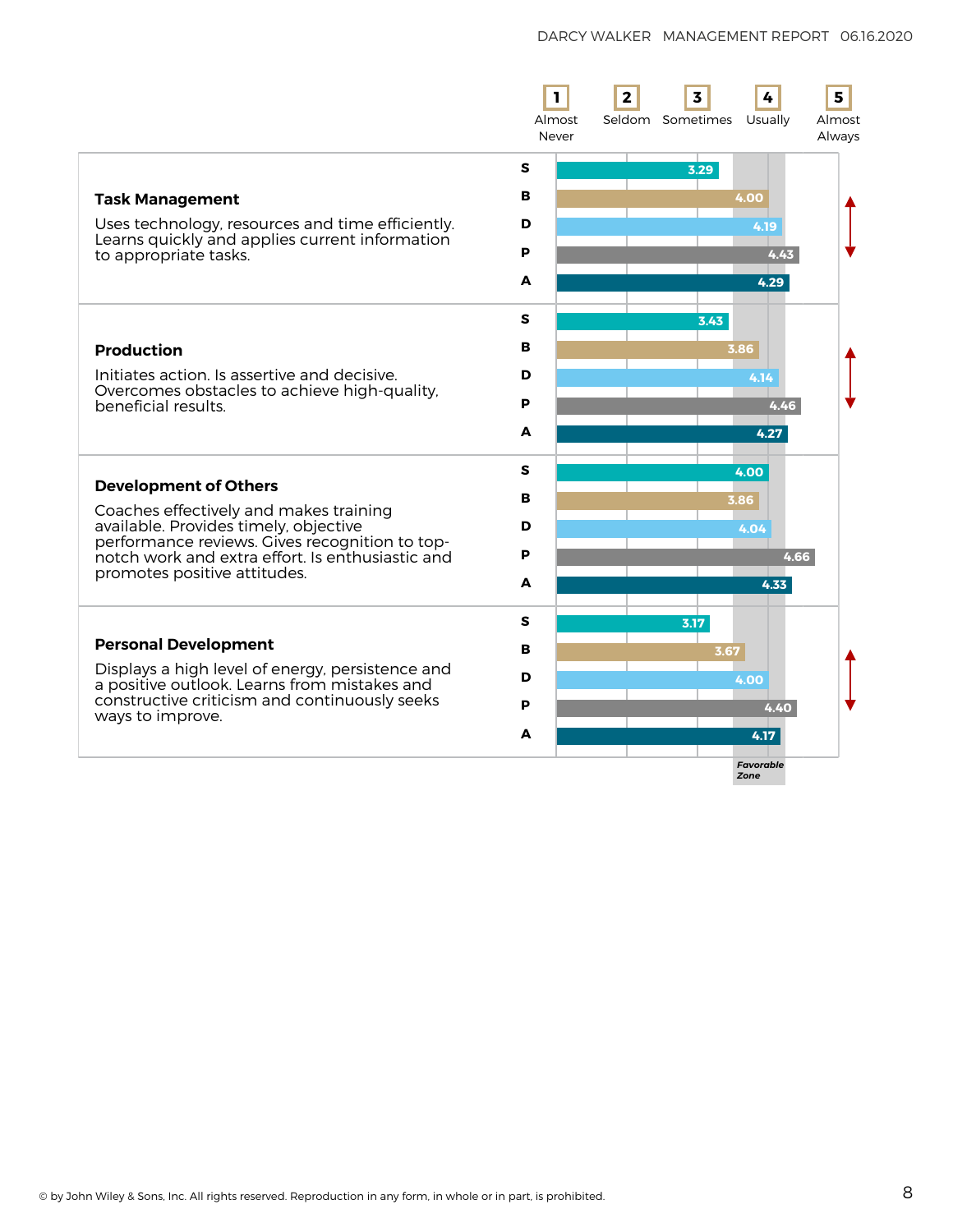# SKILL SET ANALYSIS

<span id="page-9-0"></span>Any differences between the Critical Skill Sets selected by **Boss** (you) and **Self** (the manager) are of particular interest. Such differences suggest important differences between the expectations of the **Boss** and the focus of the **Self**. They should be a subject of discussion between you and Darcy Walker.

Notice the definitions for each Skill Set are provided along with the average score for each group of raters. These average scores for each group and the relationship of each score when compared to the others should be considered carefully. You may see a vertical arrow which will indicate the presence of a gap of 1.5 or more points between two respondent groups.

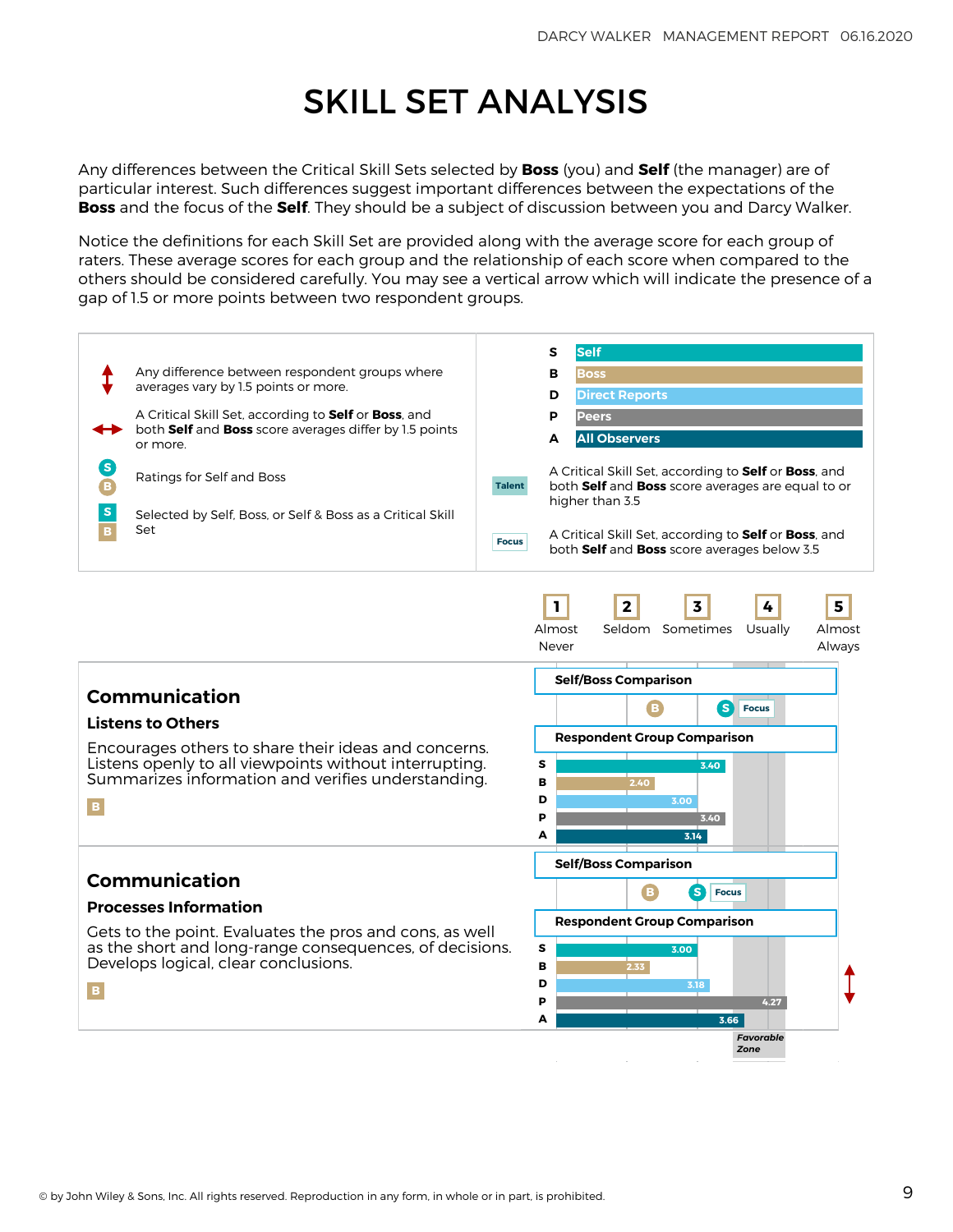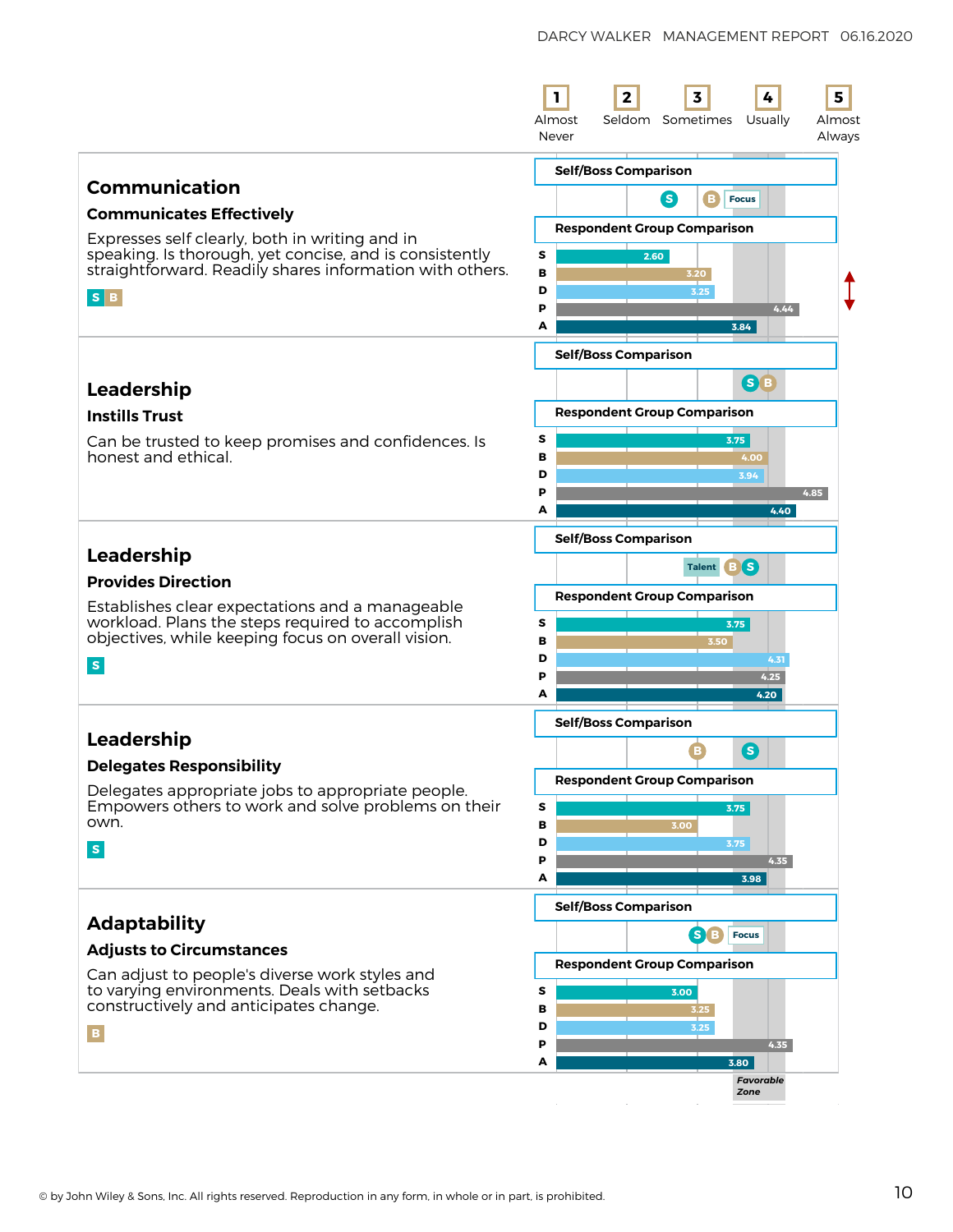|                                                                                                                                                                                                                                                                | L<br>$\mathbf{2}$<br>3<br>4<br>5<br>Seldom Sometimes<br>Almost<br>Usually<br>Almost<br>Never<br>Always                                                          |
|----------------------------------------------------------------------------------------------------------------------------------------------------------------------------------------------------------------------------------------------------------------|-----------------------------------------------------------------------------------------------------------------------------------------------------------------|
| <b>Adaptability</b><br><b>Thinks Creatively</b><br>Brings an imaginative approach to the job, inspiring<br>innovation, risk-taking, and creative problem-solving.                                                                                              | <b>Self/Boss Comparison</b><br>B<br>8<br><b>Respondent Group Comparison</b><br>s<br>2.50<br>в<br>3.75<br>D<br>3.88<br>P<br>4.15<br>A<br>4.00                    |
| <b>Relationships</b><br><b>Builds Personal Relationships</b><br>Is considerate of others' feelings, shows freedom from<br>unfair biases and is tactful when giving criticism.<br>Remains composed under stress.                                                | <b>Self/Boss Comparison</b><br>B<br>6<br><b>Respondent Group Comparison</b><br>s<br>3.75<br>в<br>3.25<br>D<br>3.31<br>P<br>3.65<br>A<br>3.48                    |
| <b>Relationships</b><br><b>Facilitates Team Success</b><br>Resolves conflicts fairly in a spirit of cooperation. Builds<br>consensus and leads team in setting appropriate goals.<br>Recruits effectively and uses talents of group wisely.<br>$\, {\bf B} \,$ | <b>Self/Boss Comparison</b><br><b>Focus</b><br><b>B</b><br><b>Respondent Group Comparison</b><br>s<br>3.33<br>в<br>3.33<br>D<br>3.21<br>P<br>3.50<br>A<br>3.37  |
| <b>Task Management</b><br><b>Works Efficiently</b><br>Makes efficient use of current technology and wise use<br>of outside resources. Avoids procrastination and sets<br>priorities.                                                                           | <b>Self/Boss Comparison</b><br>S<br>$\vert \bm{B} \vert$<br><b>Respondent Group Comparison</b><br>s<br>3.00<br>в<br>4.00<br>D<br>4.06<br>P<br>4.35<br>A<br>4.20 |
| <b>Task Management</b><br><b>Works Competently</b><br>Has mastered the fundamentals of the job. Can<br>quickly and competently apply new methods and new<br>information to appropriate tasks.                                                                  | <b>Self/Boss Comparison</b><br>6B<br><b>Respondent Group Comparison</b><br>s<br>3.67<br>в<br>4.00<br>D<br>4.36<br>P<br>4.53<br>А<br>4.41<br>Favorable<br>Zone   |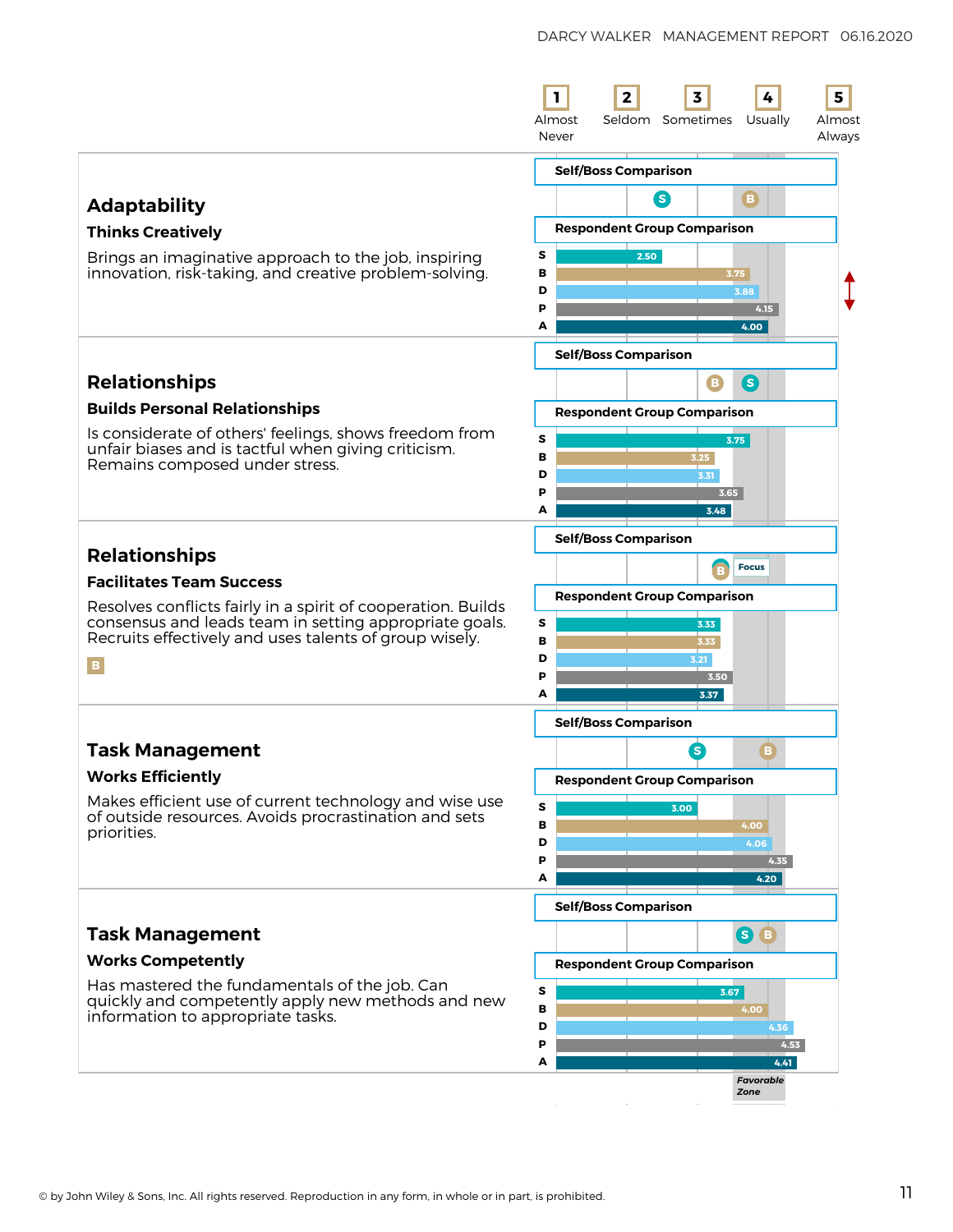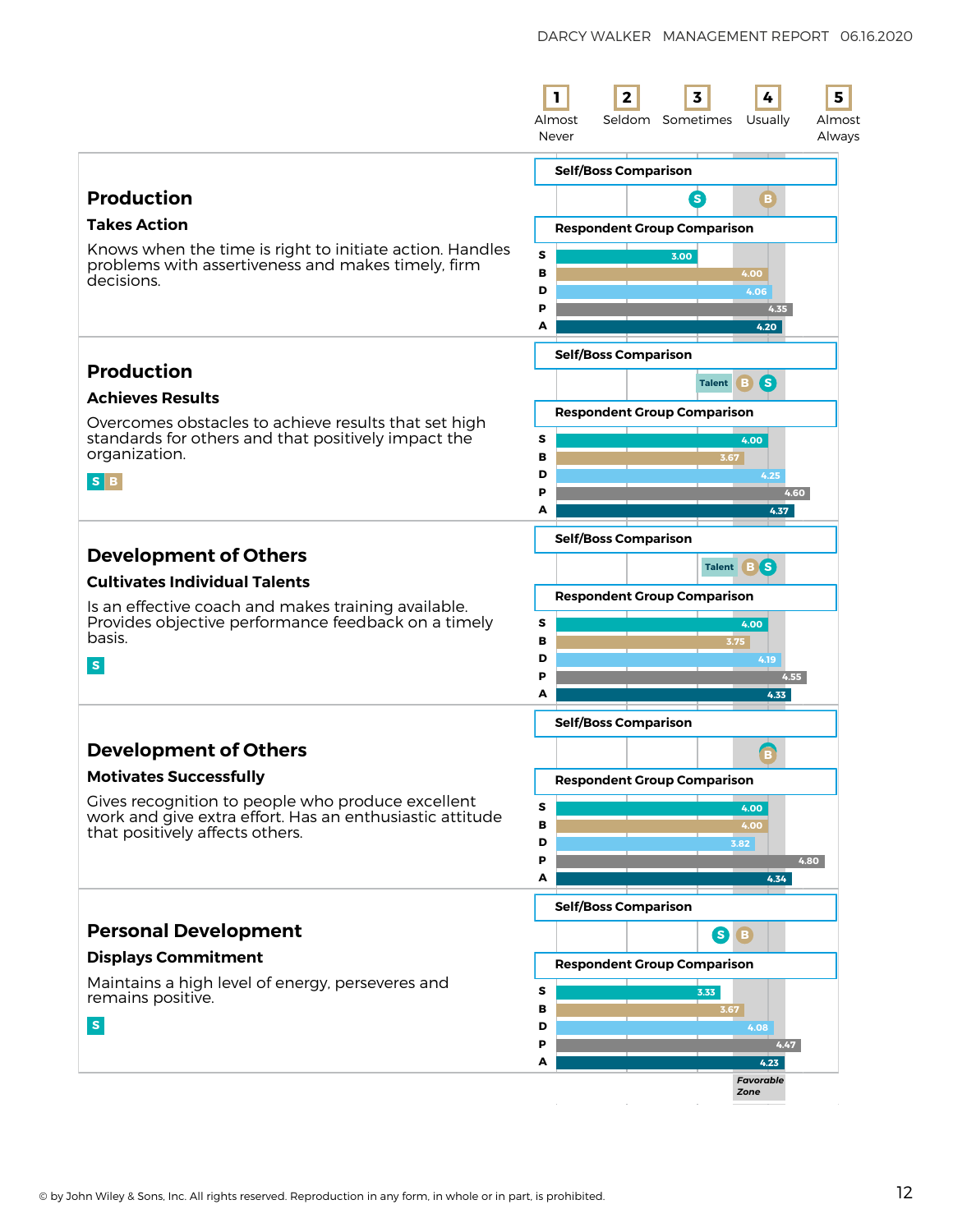|                                                                                                               | Almost<br>Never | $\overline{2}$                     | 3<br>Seldom Sometimes | 4<br>Usually             | 5<br>Almost<br>Always |
|---------------------------------------------------------------------------------------------------------------|-----------------|------------------------------------|-----------------------|--------------------------|-----------------------|
|                                                                                                               |                 | <b>Self/Boss Comparison</b>        |                       |                          |                       |
| <b>Personal Development</b>                                                                                   |                 |                                    |                       | в.                       |                       |
| <b>Seeks Improvement</b>                                                                                      |                 | <b>Respondent Group Comparison</b> |                       |                          |                       |
| Learns positive lessons from mistakes and constructive<br>criticism. Pursues resources to improve and develop | S               |                                    | 3.00                  |                          |                       |
| professionally. Sets no limits on personal potential.                                                         | в<br>D          |                                    |                       | 3.67<br>3.91             |                       |
|                                                                                                               | P               |                                    |                       | 4.33                     |                       |
|                                                                                                               | A               |                                    |                       | 4.10                     |                       |
|                                                                                                               |                 |                                    |                       | <b>Favorable</b><br>Zone |                       |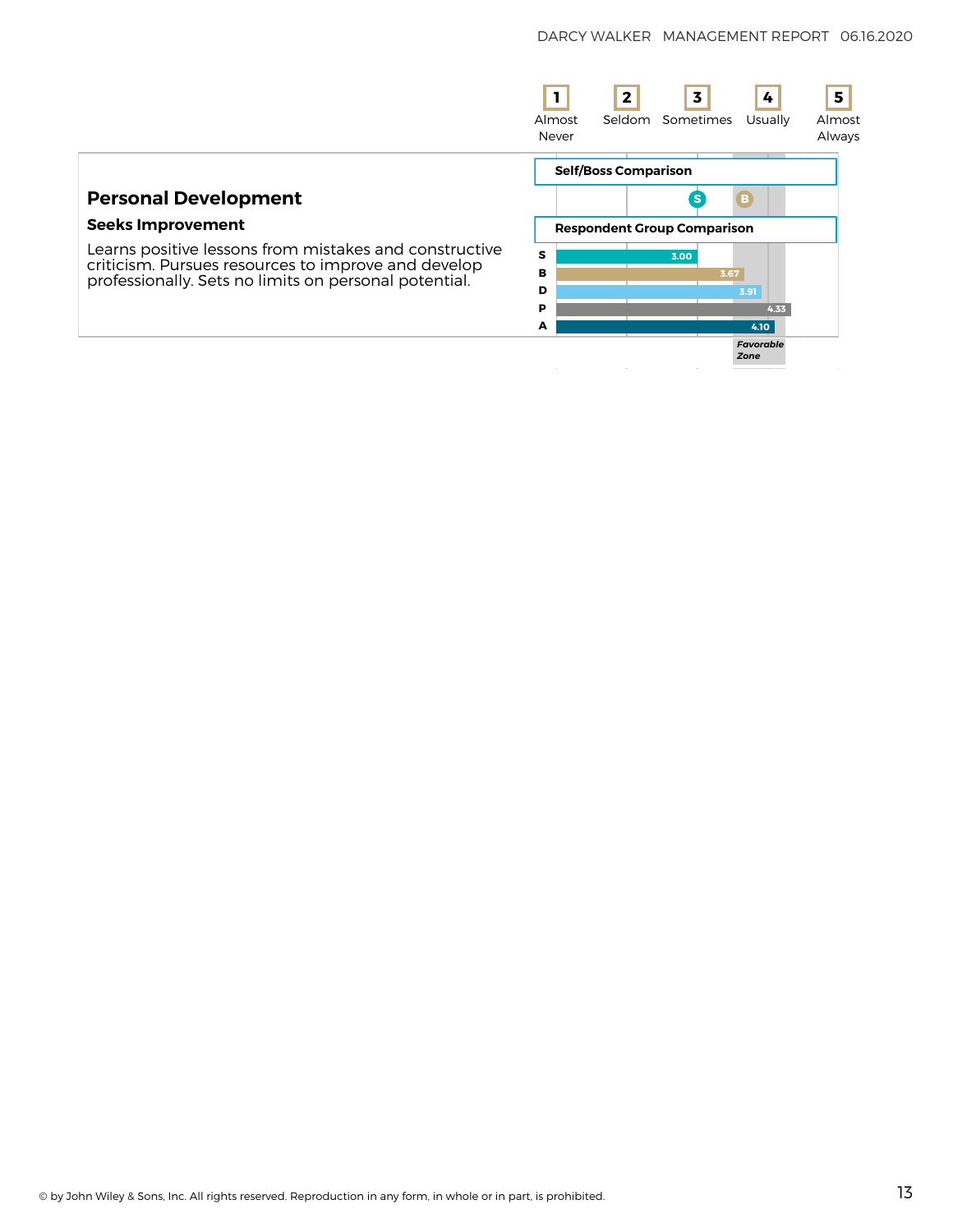# RESPONDENT GROUP COMPARISON

<span id="page-14-0"></span>This page presents the relative placement of the average Skill Set score for each of the respondent groups. Each Skill Set is shown with its appropriate Universal Management Competency.

| <b>S</b> Self<br><b>B</b> Boss  | D Direct Reports<br><b>P</b> Peers<br>A All Observers | 1<br>Almost<br>Never | $\mathbf{2}$<br>Seldom | $\overline{\mathbf{3}}$<br>Sometimes |                 | 4<br>Usually                  |                                    | 5<br>Almost<br>Always |
|---------------------------------|-------------------------------------------------------|----------------------|------------------------|--------------------------------------|-----------------|-------------------------------|------------------------------------|-----------------------|
| <b>Communication</b>            |                                                       |                      |                        |                                      |                 |                               |                                    |                       |
| Listens to Others               |                                                       |                      | $\mathbf \Theta$       |                                      | $\bullet$<br>DA |                               |                                    |                       |
| Processes Information           |                                                       |                      | B                      |                                      | 0o              | $\blacksquare$                | P                                  |                       |
|                                 | Communicates Effectively                              |                      |                        | 6                                    | $\bigodot$      | $\boldsymbol{\Delta}$         | $\mathbf{D}$                       |                       |
| Leadership                      |                                                       |                      |                        |                                      |                 |                               |                                    |                       |
| <b>Instills Trust</b>           |                                                       |                      |                        |                                      |                 | ❸<br>$\mathbf{D}$             | $\bullet$<br>$\boldsymbol{\Delta}$ |                       |
| <b>Provides Direction</b>       |                                                       |                      |                        |                                      | B               | $\mathbf{s}$                  |                                    |                       |
| Delegates Responsibility        |                                                       |                      |                        | B                                    |                 | D)<br>$\overline{\mathbf{A}}$ | $\mathbf \Theta$                   |                       |
| <b>Adaptability</b>             |                                                       |                      |                        |                                      |                 |                               |                                    |                       |
|                                 | Adjusts to Circumstances                              |                      |                        | ❸                                    | $\bigcirc$      | $\boldsymbol{\Omega}$         | $\bullet$                          |                       |
| Thinks Creatively               |                                                       |                      |                        | ❸                                    |                 | BPAP                          |                                    |                       |
| <b>Relationships</b>            |                                                       |                      |                        |                                      |                 |                               |                                    |                       |
|                                 | <b>Builds Personal Relationships</b>                  |                      |                        |                                      | DAPS            |                               |                                    |                       |
| <b>Facilitates Team Success</b> |                                                       |                      |                        |                                      |                 |                               |                                    |                       |
| <b>Task Management</b>          |                                                       |                      |                        |                                      |                 |                               |                                    |                       |
| <b>Works Efficiently</b>        |                                                       |                      |                        | 6                                    |                 |                               |                                    |                       |
| <b>Works Competently</b>        |                                                       |                      |                        |                                      |                 | (S                            | AP                                 |                       |
| <b>Production</b>               |                                                       |                      |                        |                                      |                 |                               |                                    |                       |
| <b>Takes Action</b>             |                                                       |                      |                        | S                                    |                 |                               |                                    |                       |
| <b>Achieves Results</b>         |                                                       |                      |                        |                                      |                 | в                             | O                                  |                       |
| <b>Development of Others</b>    |                                                       |                      |                        |                                      |                 |                               |                                    |                       |
|                                 | <b>Cultivates Individual Talents</b>                  |                      |                        |                                      |                 | B                             | SPAP                               |                       |
| Motivates Successfully          |                                                       |                      |                        |                                      |                 | <b>DB</b>                     | $\bullet$<br>$\boldsymbol{\Delta}$ |                       |
| <b>Personal Development</b>     |                                                       |                      |                        |                                      |                 |                               |                                    |                       |
| <b>Displays Commitment</b>      |                                                       |                      |                        |                                      | ❸               | ❶                             | <b>PO O</b>                        |                       |
| Seeks Improvement               |                                                       |                      |                        | 6                                    |                 | O<br>$\bigcirc$<br><b>AP</b>  |                                    |                       |
|                                 |                                                       |                      |                        |                                      |                 | Favorable<br>Zone             |                                    |                       |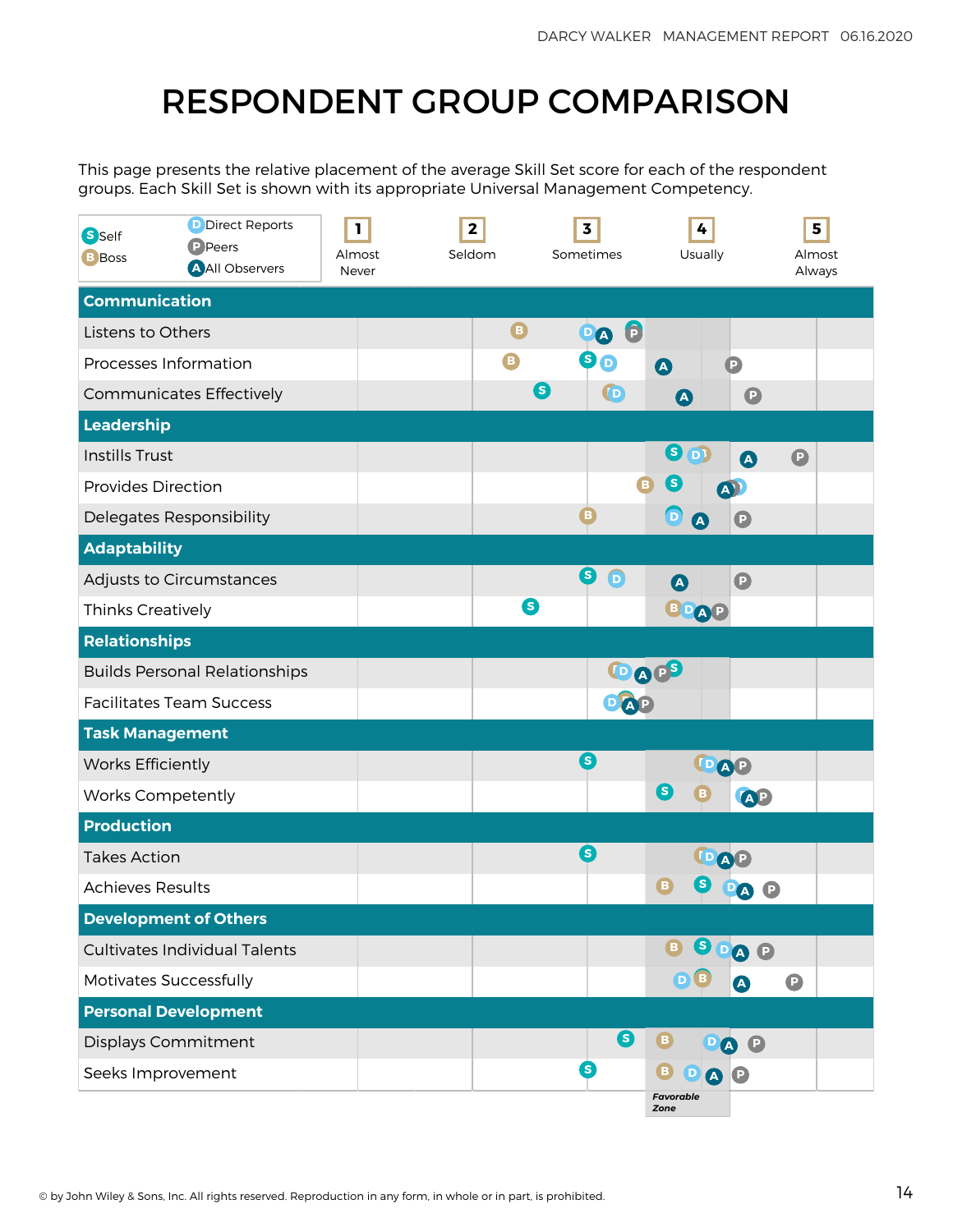# SURVEY SUMMARY OF THE 70 ITEMS

<span id="page-15-0"></span>The ratings for each individual question are shown for easy analysis. Should there be a variance of 3 or more points between groups on a question a flag will appear. Pay close attention to these questions because this wide variance may have had an impact on the average **All Observers** score for that Skill Set.

| S<br>Items that fall in a Critical<br>Skill Set, as designated<br>by Self and/or Boss           | Boss and/or Self<br>did not rate item |                        | 医医区<br>Responses lack consensus<br>within respondent<br>group (responses vary<br>by 3 or more points). | S<br><b>Self</b><br>B<br><b>Boss</b><br><b>All Observers</b><br>A |                       |
|-------------------------------------------------------------------------------------------------|---------------------------------------|------------------------|--------------------------------------------------------------------------------------------------------|-------------------------------------------------------------------|-----------------------|
|                                                                                                 |                                       | L<br>Almost<br>Never   | $\mathbf{2}$<br>Seldom                                                                                 | 3<br>4<br>Sometimes<br>Usually                                    | 5<br>Almost<br>Always |
| <b>Communication</b><br>Listens to Others                                                       | $\mathbf B$                           |                        |                                                                                                        |                                                                   |                       |
| 1. Solicits ideas, suggestions and opinions<br>from others                                      |                                       | s<br>B<br>A            |                                                                                                        | 3.30                                                              |                       |
| 2. Creates a comfortable climate for airing<br>concerns                                         |                                       | s<br>в<br>A            | 2.90                                                                                                   |                                                                   |                       |
| 3. Listens to all points of view with an open<br>mind                                           | $\blacklozenge$                       | $\mathbf{s}$<br>в<br>A |                                                                                                        | 3.00                                                              |                       |
| 4. Listens carefully without interrupting                                                       | $\blacktriangleright$                 | S<br>в<br>A            |                                                                                                        | 3.50                                                              |                       |
| 5. Summarizes input, then checks for<br>understanding                                           |                                       | s<br>в<br>A            |                                                                                                        | 3.00                                                              |                       |
| Communication<br>Processes Information                                                          | $\mathbf{B}$                          |                        |                                                                                                        |                                                                   |                       |
| 6. Identifies the core element of an issue                                                      | A                                     | $\sf{s}$<br>B<br>A     |                                                                                                        | 3.50                                                              |                       |
| 7. Considers the pros and cons, as well as<br>short and long-term consequences, of<br>decisions |                                       | s<br>в<br>A            |                                                                                                        | 4.00                                                              |                       |
| 8. Arrives at logical, clear conclusions                                                        | A                                     | ${\sf s}$<br>B<br>A    |                                                                                                        | 3.50                                                              |                       |
|                                                                                                 |                                       |                        |                                                                                                        | Favorable<br>Zone                                                 |                       |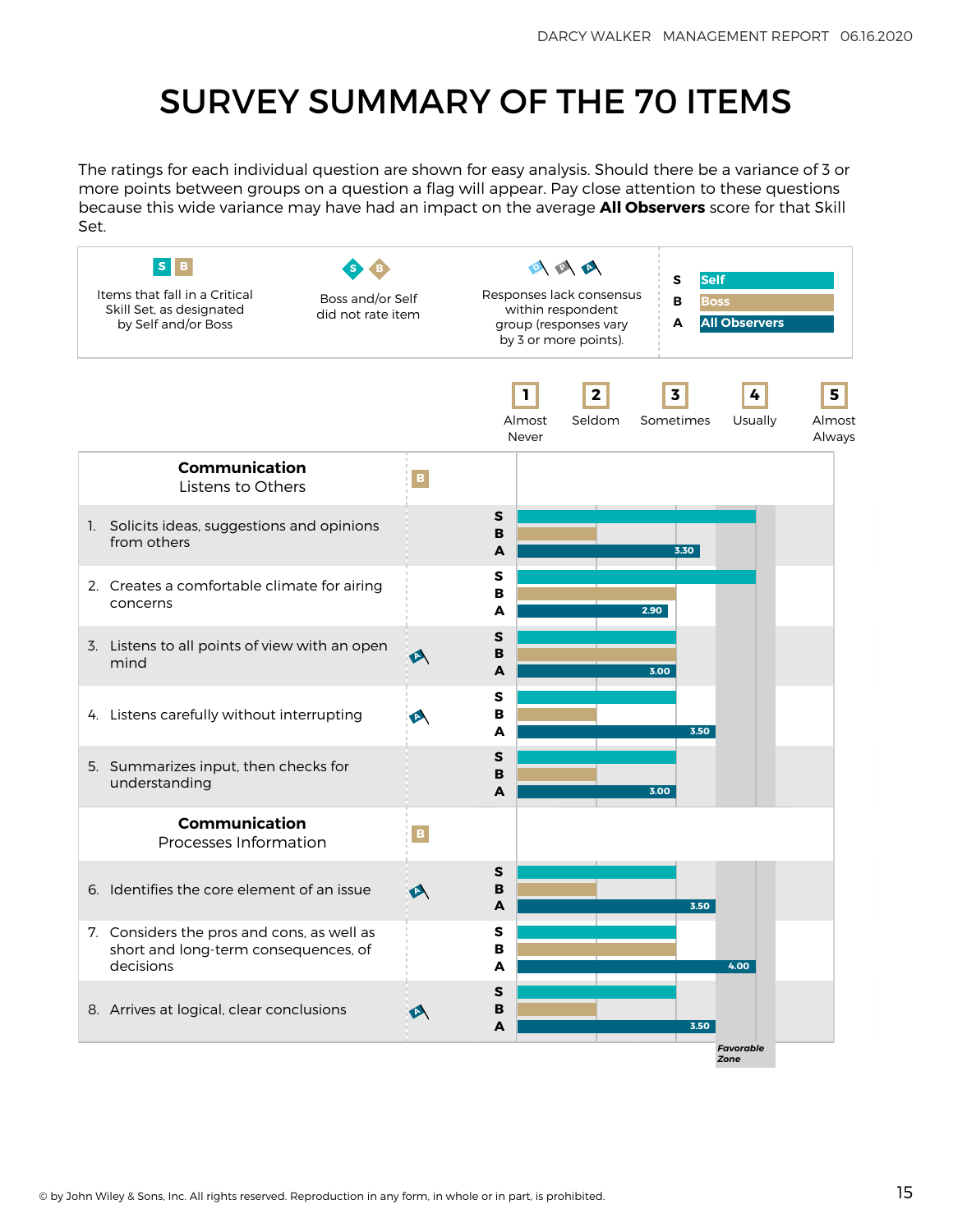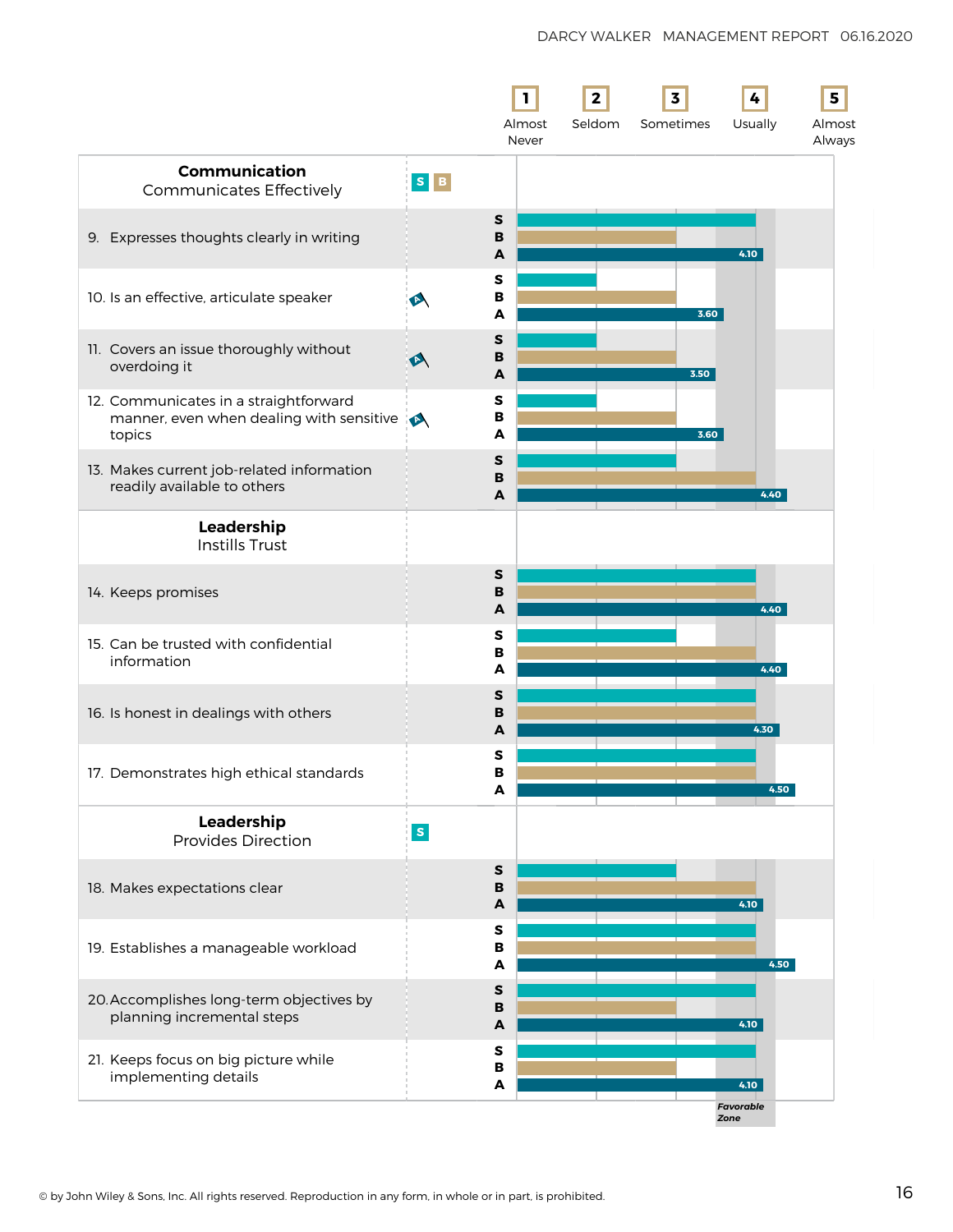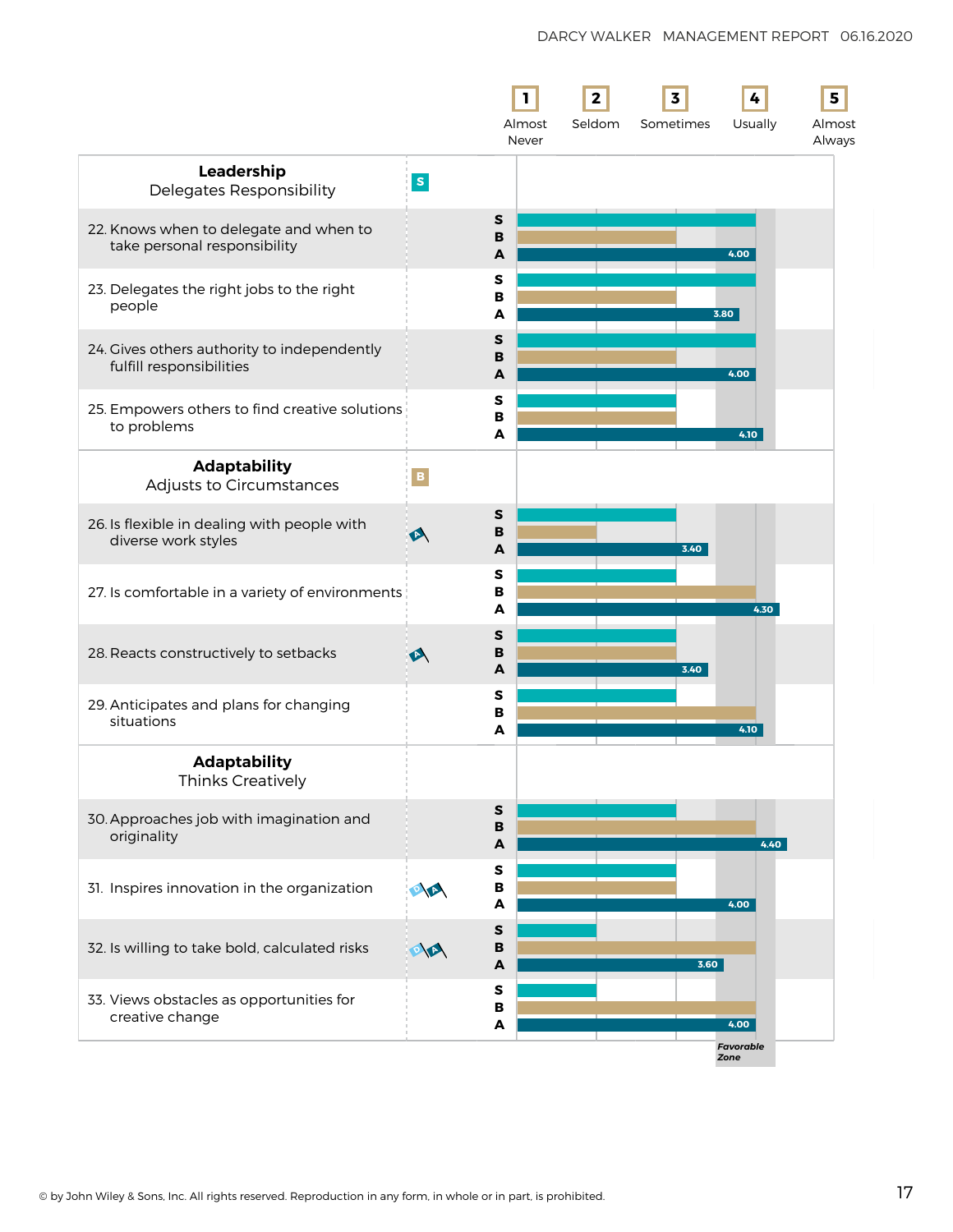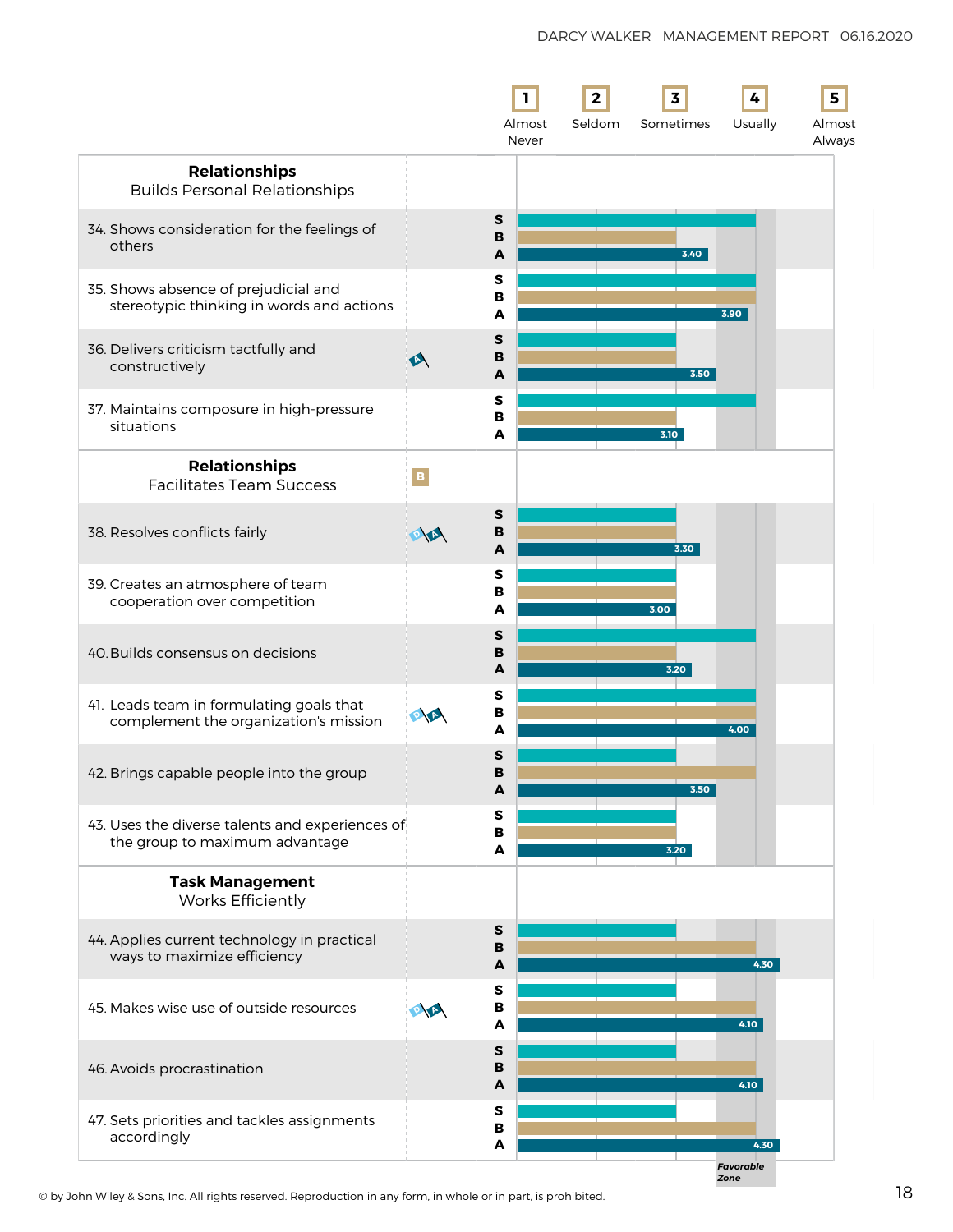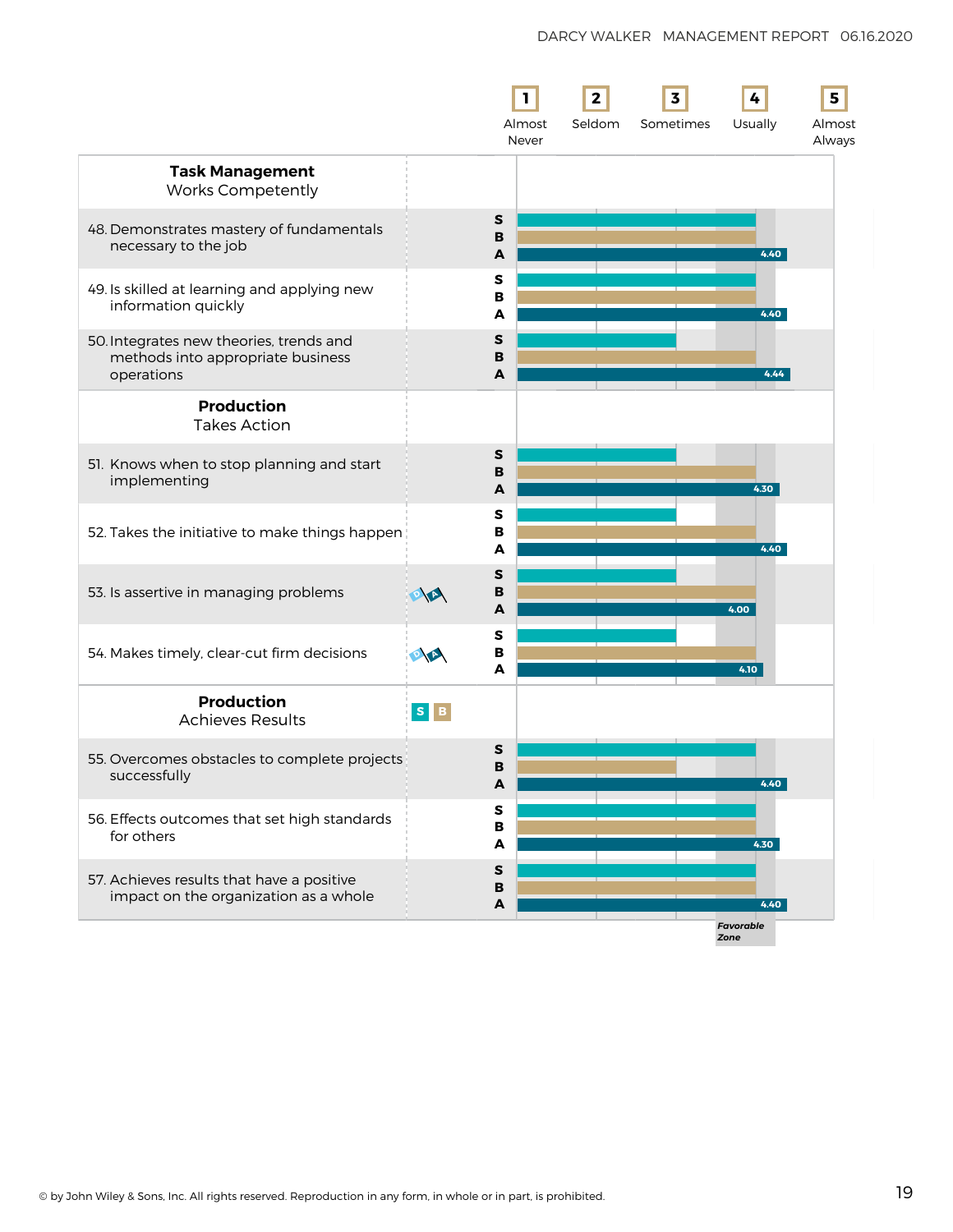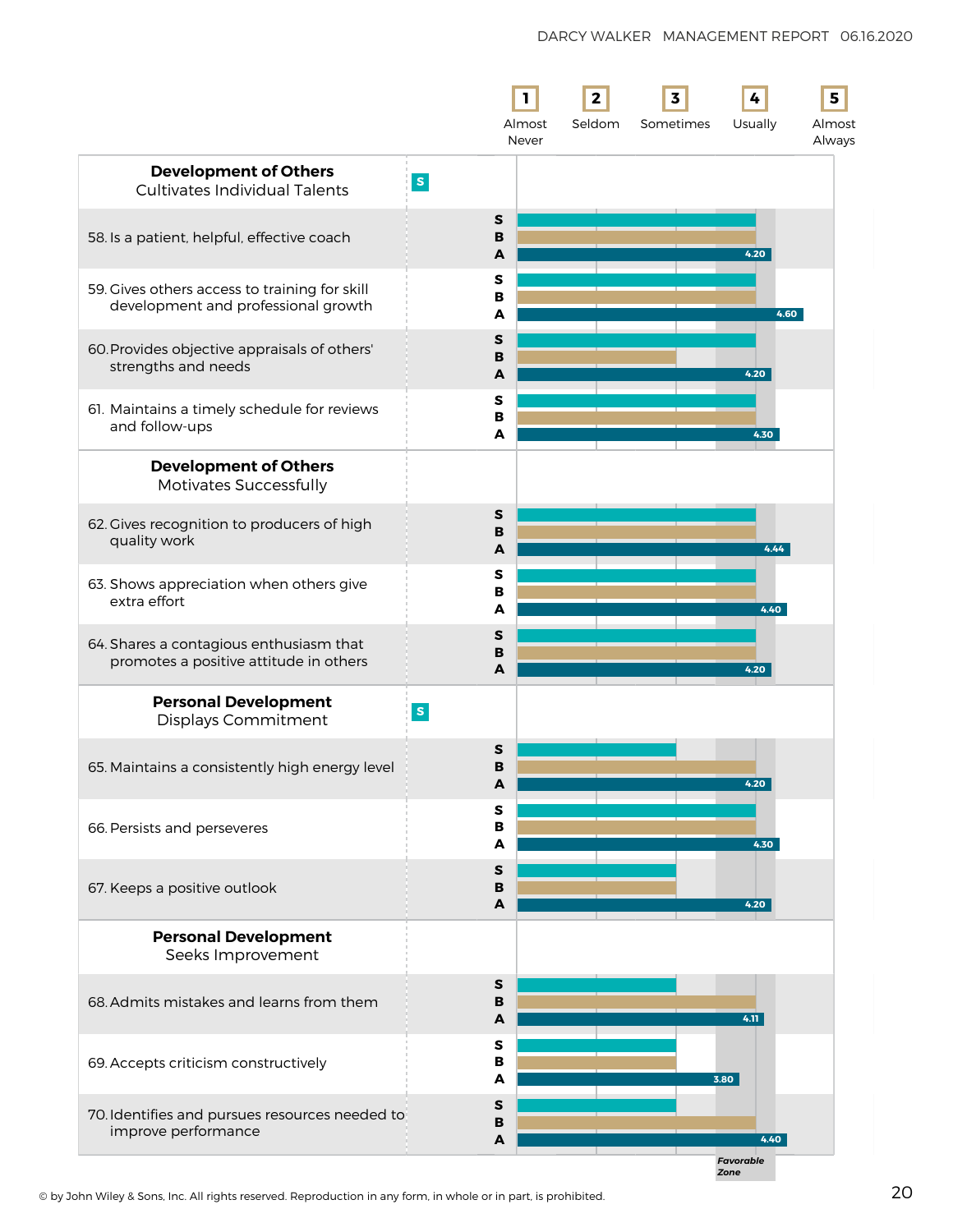# <span id="page-21-0"></span>DEVELOPMENT SUMMARY OVERVIEW

It is good to know how the observers rated the behaviors the manager exhibits on all Skill Sets. Here you will see all 18 Skill Sets with the average of the ratings from **All Observers**. Note also the skill sets you and/or Darcy Walker identified as critical to success; particularly when a Critical Skill Set is identified as an Area of Focus.

"Areas of Focus" are those behaviors that represent opportunities for enhancing effectiveness. Some Areas of Focus may be listed as strengths because often honing strengths is an excellent way to begin improving skills. Others could fall below the Favorable Zone and thus present possible limitations observed in the behavior of the manager.

| $S \parallel B$ | Selected by Self, Boss, or Self & Boss as a Critical<br>Skill Set                                                                                                                                                                                                                                                                                                                         |                      | 1<br>Almost<br>Never | $\mathbf{2}$<br>Seldom | 3<br>Sometimes | Usually                  | 5<br>Almost<br>Always |
|-----------------|-------------------------------------------------------------------------------------------------------------------------------------------------------------------------------------------------------------------------------------------------------------------------------------------------------------------------------------------------------------------------------------------|----------------------|----------------------|------------------------|----------------|--------------------------|-----------------------|
|                 | <b>Strengths</b> - The average of the ratings from All<br><b>Observers</b> shows these Skill Sets are clear strengths as<br>they fell within or above the Favorable Zone.                                                                                                                                                                                                                 |                      |                      |                        |                |                          |                       |
|                 | <b>Works Competently</b>                                                                                                                                                                                                                                                                                                                                                                  |                      |                      |                        |                | 4.41                     |                       |
|                 | <b>Instills Trust</b>                                                                                                                                                                                                                                                                                                                                                                     |                      |                      |                        |                | 4.40                     |                       |
|                 | <b>S</b> B Achieves Results                                                                                                                                                                                                                                                                                                                                                               | <b>Area of Focus</b> |                      |                        |                | 4.37                     |                       |
|                 | <b>Motivates Successfully</b>                                                                                                                                                                                                                                                                                                                                                             |                      |                      |                        |                | 4.34                     |                       |
| $\mathbf S$     | <b>Cultivates Individual Talents</b>                                                                                                                                                                                                                                                                                                                                                      |                      |                      |                        |                | 4.33                     |                       |
| $\mathbf S$     | Displays Commitment                                                                                                                                                                                                                                                                                                                                                                       |                      |                      |                        |                | 4.23                     |                       |
| $\mathbf S$     | <b>Provides Direction</b>                                                                                                                                                                                                                                                                                                                                                                 |                      |                      |                        |                | 4.20                     |                       |
|                 | <b>Takes Action</b>                                                                                                                                                                                                                                                                                                                                                                       |                      |                      |                        |                | 4.20                     |                       |
|                 | <b>Works Efficiently</b>                                                                                                                                                                                                                                                                                                                                                                  |                      |                      |                        |                | 4.20                     |                       |
|                 | Seeks Improvement                                                                                                                                                                                                                                                                                                                                                                         |                      |                      |                        |                | 4.10                     |                       |
|                 | <b>Thinks Creatively</b>                                                                                                                                                                                                                                                                                                                                                                  |                      |                      |                        |                | 4.00                     |                       |
| S               | Delegates Responsibility                                                                                                                                                                                                                                                                                                                                                                  |                      |                      |                        |                | 3.98                     |                       |
| S<br>B.         | <b>Communicates Effectively</b>                                                                                                                                                                                                                                                                                                                                                           | <b>Area of Focus</b> |                      |                        |                | 3.84                     |                       |
| в               | Adjusts to Circumstances                                                                                                                                                                                                                                                                                                                                                                  |                      |                      |                        |                | 3.80                     |                       |
| B.              | Processes Information                                                                                                                                                                                                                                                                                                                                                                     |                      |                      |                        | 3.66           |                          |                       |
|                 | <b>Significant Areas of Opportunity for Development -</b><br>These Skill Sets were rated below the Favorable Zone.<br>Remember - Checkpoint measures frequency of skill<br>use. Below 3.5 indicates that the manager less than<br>usually displays this behavior. Generally that means<br>it does not come naturally to the manager and is an<br>opportunity for significant improvement. |                      |                      |                        |                |                          |                       |
|                 | <b>Builds Personal Relationships</b>                                                                                                                                                                                                                                                                                                                                                      |                      |                      |                        | 3.48           |                          |                       |
| $\mathbf{B}$    | <b>Facilitates Team Success</b>                                                                                                                                                                                                                                                                                                                                                           |                      |                      |                        | 3.37           |                          |                       |
| $\mathbf{B}$    | Listens to Others                                                                                                                                                                                                                                                                                                                                                                         | <b>Area of Focus</b> |                      |                        | 3.14           |                          |                       |
|                 |                                                                                                                                                                                                                                                                                                                                                                                           |                      |                      |                        |                | <b>Favorable</b><br>Zone |                       |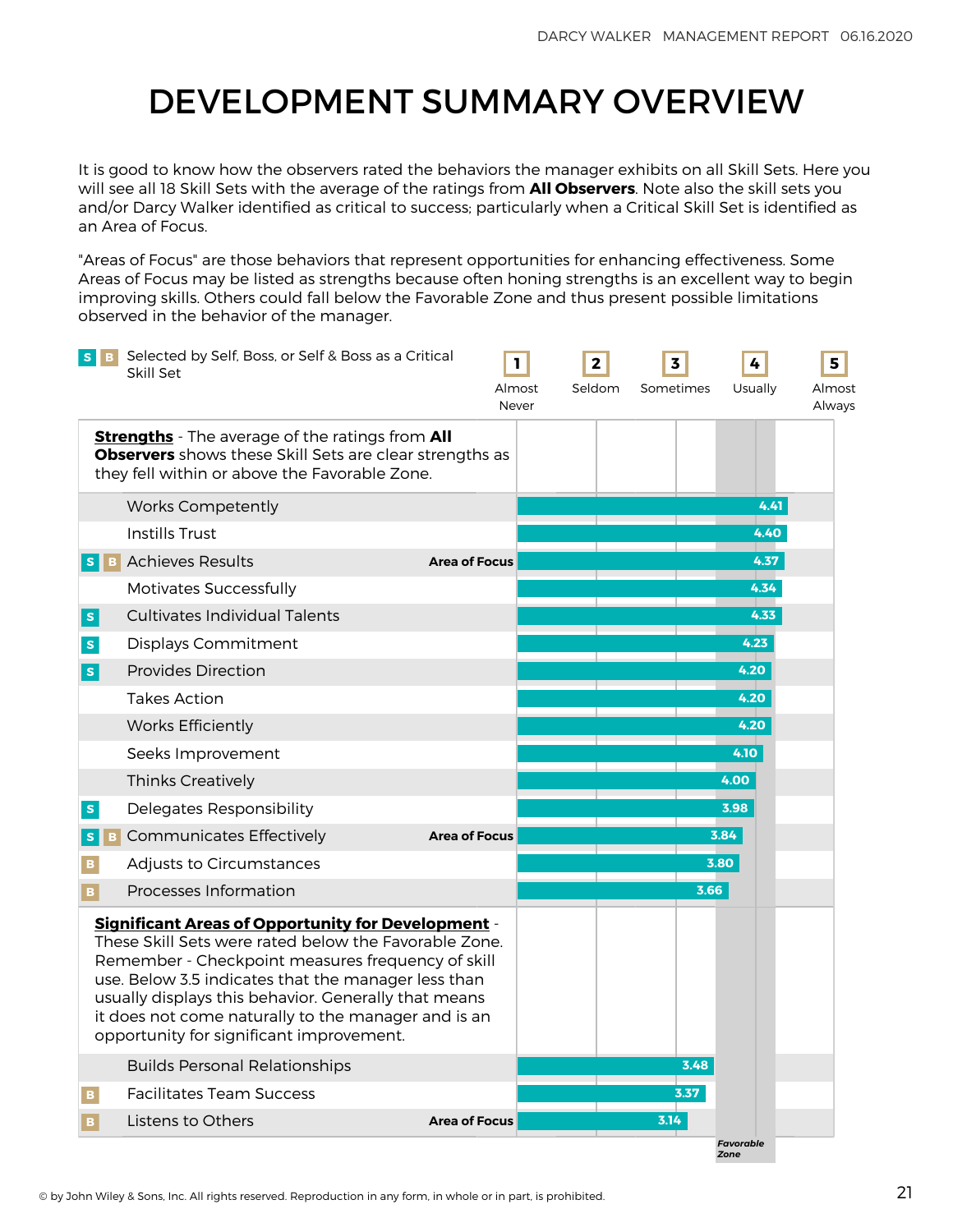# Coaching & Management Considerations

**Regarding Darcy Walker**

06.16.2020

ABC Company 20141 Main St. Anytown, TX 12345 555-555-5555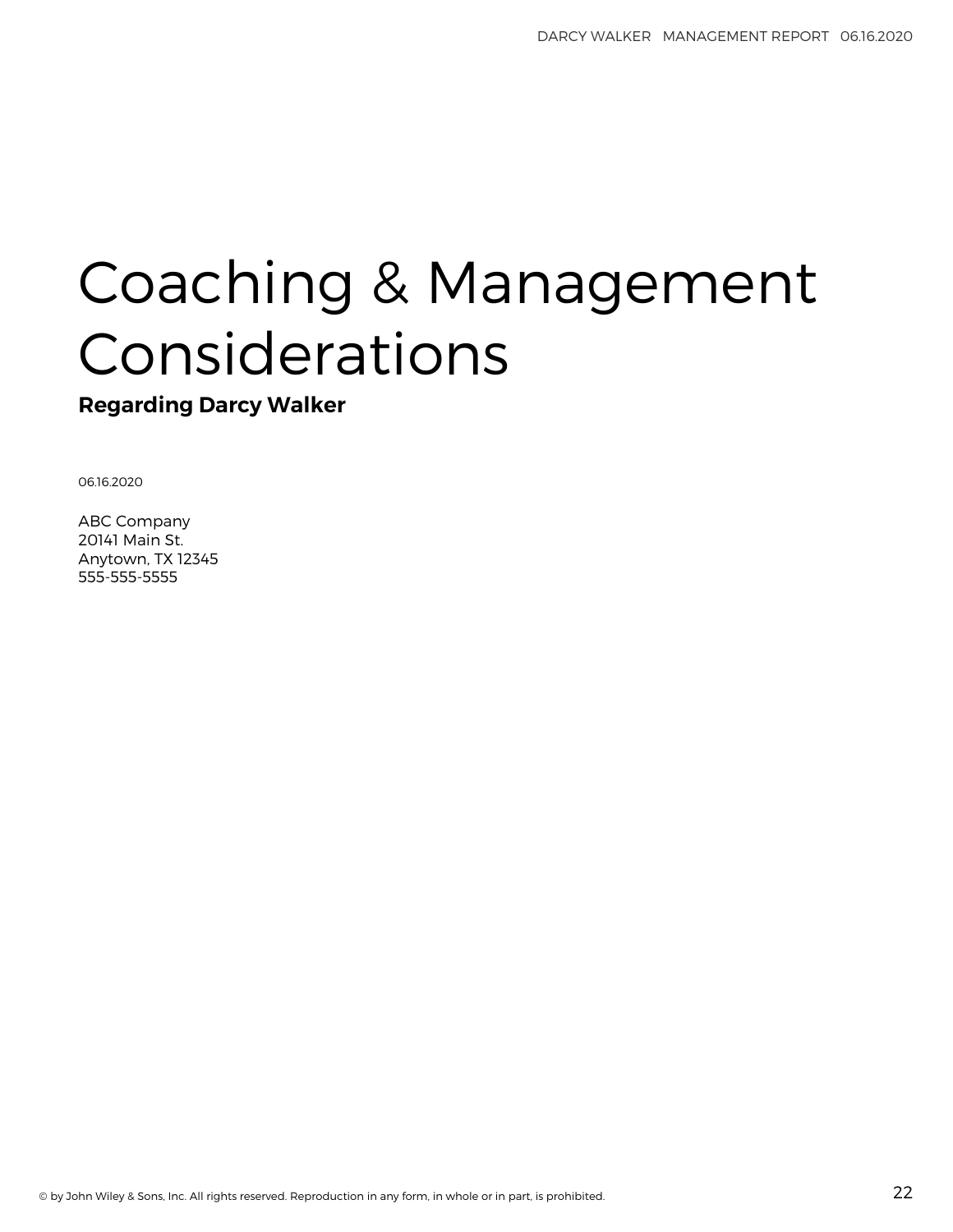### **WORKING WITH DARCY WALKER**

To effectively manage the information provided to Darcy Walker in this report we recommend creating a plan to initiate understanding and accountability for expected outcomes. The Individual Development Plan is a tool that is effective in accomplishing this goal.

Leaders follow through on development plans when the leadership need is directly linked to a business challenge or strategy. Think of the Individual Development Plan as any other project or business plan. Design the plan to be realistic, to consist of actions your manager can take every day on the job, and to tie directly to organizational priorities.

### **INDIVIDUAL DEVELOPMENT PLAN - ACCOUNTABILITY PROCESS**

The manager has been tasked with creating an Individual Development Plan (IDP). Your role is to coach Darcy Walker on situations related to the IDP, provide feedback, and reinforce acceptable behaviors. Providing this input will help fulfill the intent of the IDP.

First, help the manager identify what they should begin to do differently to improve a skill or behavior, then, have them start doing it. Most often the best course of action for personal and professional growth is obvious and easy to recognize. Next, connect the development of the particular skills to business improvement and agree that the development in these areas is important. Only when they have recognized changes are needed, can they effectively develop an Individual Development Plan. Finally, create the development plan. The IDP need not be complex. The most significant development opportunities take place on the job, so the development process is facilitated as part of current job responsibilities.

To begin this process of growth, we recommend the K-S-S Method which is explained in detail in the **Areas of Focus** section which follows.

## **COACHING & MANAGEMENT CONSIDERATIONS**

These are suggestions which may help you use the information in this report to effectively help the manager grow and develop in the job. Consider these suggestions as you refer to the previous pages.

- 1. **Executive Competency Overview Graph**
	- Look for Gaps (a difference of 1.0 or more) flagged on the report. Make sure you are aware when and where gaps exist.
	- Look at the ratings relative to the Favorable Zone. Pay particular attention to those ratings farthest away from the Favorable Zone.

#### 2. **Executive Skill Set Summary**

- Note those Skill Sets that are rated below the Favorable Zone. These may need particular attention from the manager.
- Encourage Darcy Walker to also further develop those skill sets that are in or above the Favorable Zone.

### 3. **Critical Skills Alignment Summary**

- Pay particular attention to those skill sets upon which you and the manager disagreed. These are the skill sets chosen only by you or only by the manager. This suggests a potential difference in expectations between you and Darcy Walker.
- Make sure the manager understands your expectations about which critical skill sets should receive the most focus.

#### 4. **Executive Summary**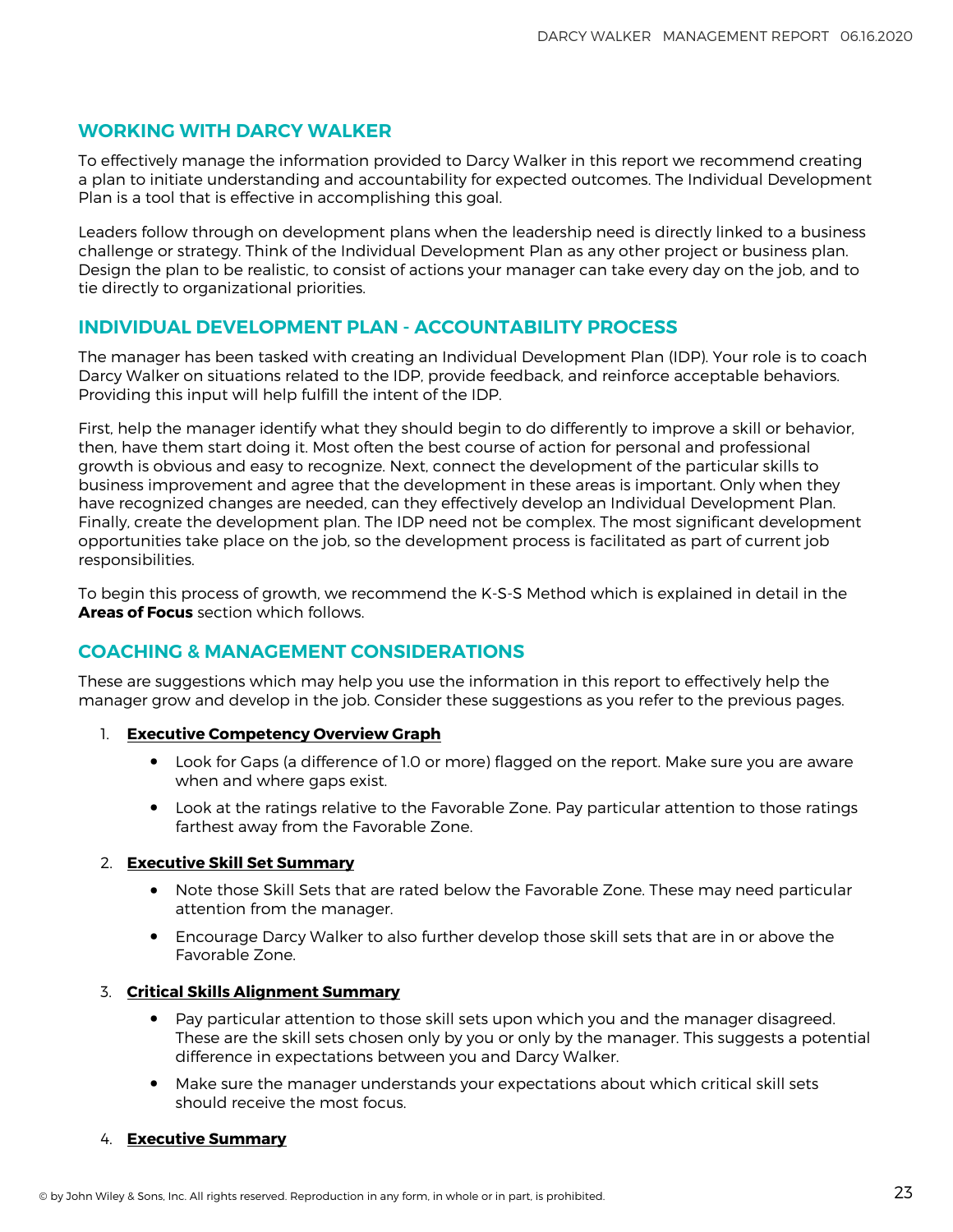- Look again for gaps that exist, especially in the critical skill sets. Any gaps would suggest a<br>discrepancy in the persentions between these groups of raters discrepancy in the perceptions between those groups of raters.
- Pay particular attention to areas where either your or the manager's rating fell below the Favorable Zone. When the manager's perception differs significantly from other groups Darcy Walker needs to look for the reason.

#### 5. **Skill Set Analysis**

- Check the ratings where both your and the manager's ratings are in the Favorable Zone. This provides an excellent opportunity for recognition. Take particular notice of skill sets marked as "Talent" or "Focus." Talent Skill Sets represent skills to be used and improved. The Skill Sets identified as "Focus" require more immediate attention to enhance performance. In both cases these Skill Sets are critical to the success of Darcy Walker.
- Look for those scores farthest below the Favorable Zone as these indicate a definite need for additional training.
- Once again, gaps between the average ratings in one or more groups needs to be understood.
- Look for areas where you rated the manager higher than they rated themselves. These areas of misalignment offer an excellent opportunity to improve communication and understanding between you and Darcy Walker.

#### 6. **Respondent Group Comparison**

• This presentation of the average scores provides a broad view of the differences between respondent groups.

#### 7. **Survey Summary of the 70 Items**

- Use this section to refer to the actual questions from which the skill set scores were calculated.
- Take notice of a flag in front of any behavior. This identifies a gap of at least 3 points between respondents within a group.
- Review this section before meeting with Darcy Walker as it will best prepare you to discuss any areas of disagreement.
- Ensure you and Darcy Walker have agreed on clear action steps that have been identified with appropriate timelines.

#### 8. **Development Summary Overview**

• The Skill Set with the lowest average score requires immediate attention. In addition, two attention and that the other Skill Sets have been identified as Areas of Focus because it was determined that they were critical to success in this job.

Schedule a follow-up meeting with Darcy Walker to discuss progress in personal development, and also schedule the next administration of the CheckPoint 360°™ .

For your reference,

the remainder of this report was provided to the manager

in the Individual Feedback Report.

#### This can serve as a foundation for establishing a

#### Individual Development Plan for Darcy Walker.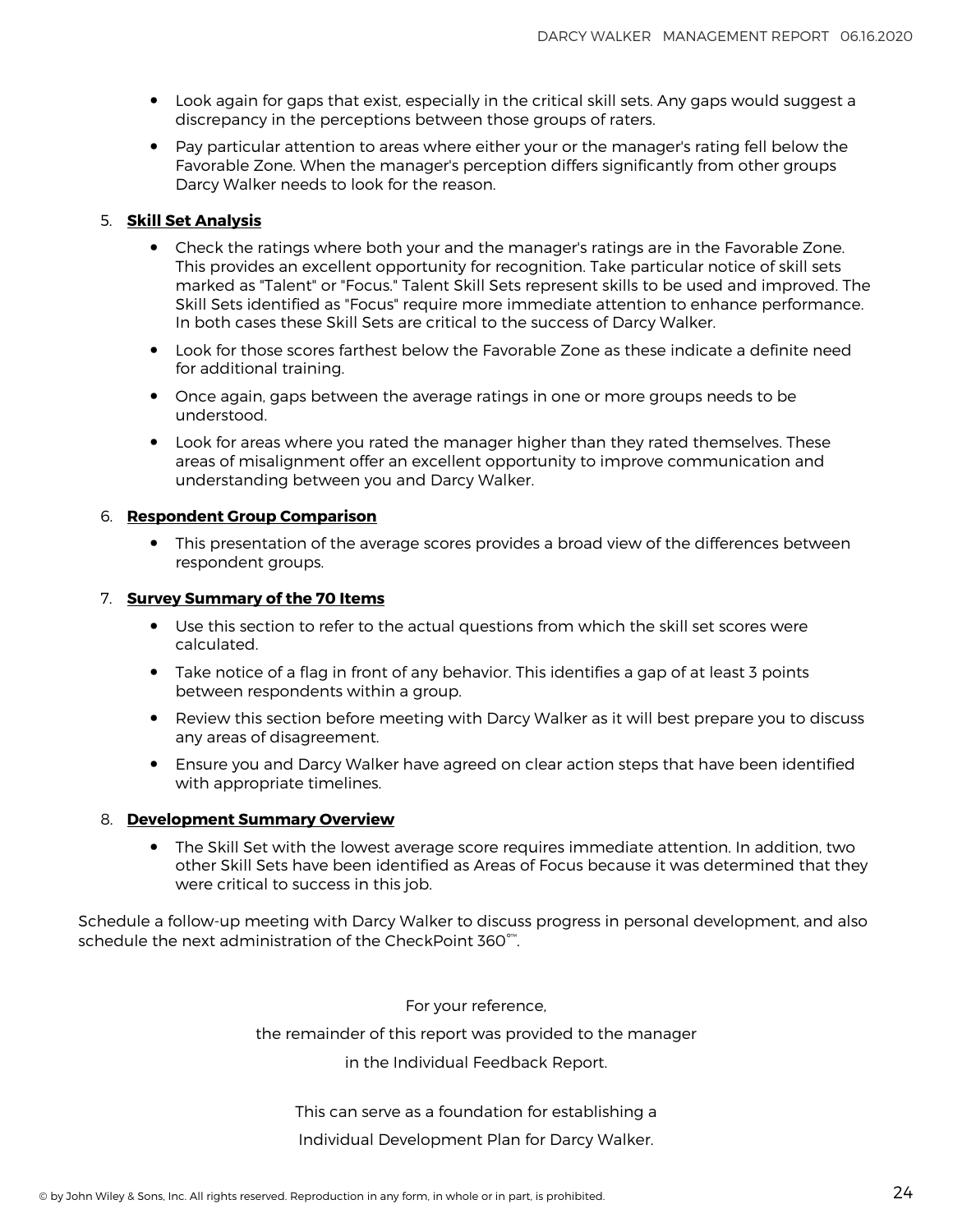# AREAS OF FOCUS

<span id="page-25-0"></span>You cannot risk leaving your personal development to chance; planning is essential. How many times have you stated to yourself or others your intentions to act but fall back into old habits? Leaders follow through on development plans when the leadership need is directly linked to a business challenge or pain point. Think of your Individual Development Plan (IDP) as you would any other project or business plan, and design it to be realistic, to consist of actions you can take every day on the job, and to tie directly to organizational priorities.

### **DEVELOPING YOUR INDIVIDUAL DEVELOPMENT PLAN**

People tend to play to their strengths. So, too, do leaders - choosing to utilize one skill over another due to their personal proficiencies. They have the knowledge and experience to use certain skills in almost any situation. If, as a leader, you don't favor or simply lack proficiency with a skill that is deemed important to your organization, there are two steps you can take immediately to get started in your development. First, if you know what to do differently to improve a skill or behavior, do it! Second, create an Individual Development Plan. Your Development Plan need not be complex. Most often, your best course of action for personal and professional growth and development is obvious and easy to recognize. The most significant development opportunities take place on the job and are totally under your control. To begin this process of growth, you need to use the **K-S-S** Method:

- **K** actions you should KEEP doing, which are things you already do well. KEEP doing them!
- **S** actions you should STOP doing. As you analyzed your Feedback Report, you recognized behaviors that bring negative results - this is an indication of something you should STOP doing.
- **S** actions you should START doing. You have learned things you could be doing to enhance your effectiveness. START doing them at the earliest opportunity. As you add to your knowledge base and acquire ideas for better leadership performance, form the habit of doing them. Make START doing a regular part of your development process.

You can get started on your Individual Development Plan with this simple process:

- 1. Consider your ratings on the survey behaviors in your Areas of Focus and identify the leadership skills and supporting behaviors that you are going to work on.
- 2. Review the lists of Challenging Activities for the supporting behaviors in your Areas of Focus which are included on the following pages.
- 3. Then, using the **K-S-S** Model, identify those actions appropriate to **K**eep doing, actions to **S**top doing, or actions to **S**tart doing.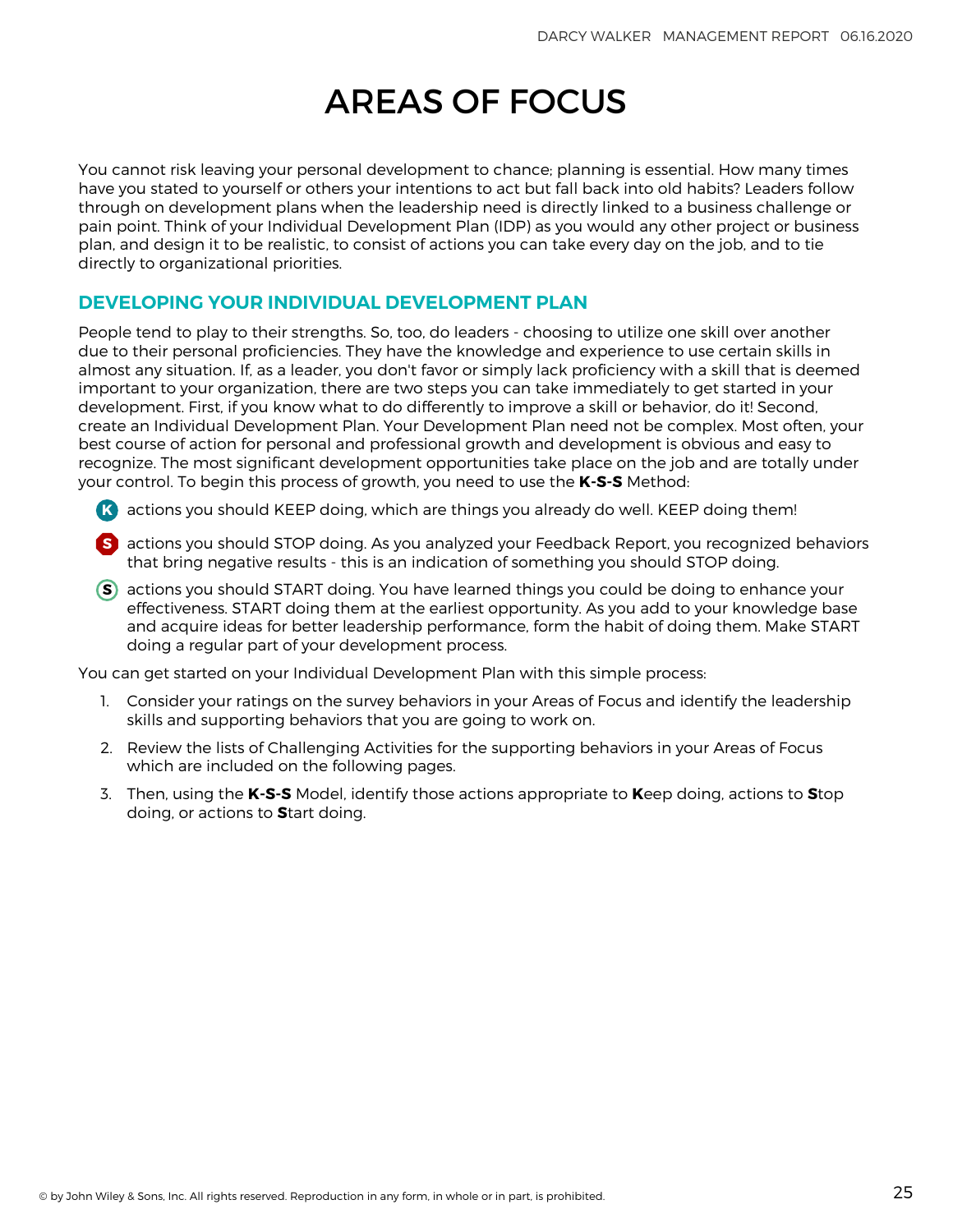# AREA OF FOCUS: LISTENING TO OTHERS

# **SOLICITING IDEAS, SUGGESTIONS, AND OPINIONS**

#### **Skills, Behaviors, and Attitudes to Adapt and Practice**

- Pay attention to the speaker and try to benefit from each exchange, even if the topic or information is not interesting.
- Wait until others are completely finished presenting their point before forming your opinion and response. Avoid judging the speaker, and focus on the message itself.
- Show your attentiveness by using body language such as eye contact, nodding, and smiling while others are speaking.
- Listen patiently without interrupting others, and avoid becoming distracted while they are speaking.
- Ask questions that require more than a "yes" or "no" response when seeking others' input. Doing so could yield valuable information beyond a superficial answer.
- Encourage others to share their opinions, listen to all ideas, and consider everyone's point of view to gain the maximum benefit of others' contributions.
- Promote an environment that is free of judgment to encourage others to share their ideas.
- Allow time in meetings for items not on the agenda to be discussed.

#### **Challenging Activities**

- Thinking about issues or problems according to a set of guidelines can improve the listening<br>clille of the ontire toom. Make a list of issues, problems, or tasks that require input from vaur. skills of the entire team. Make a list of issues, problems, or tasks that require input from your team. Identify ideas and suggestions your direct reports could produce for these issues. Listen attentively. Ask questions that require more than a "yes" or "no" response, allowing them to elaborate on their ideas and suggestions. Let them do most of the talking. Follow through by implementing the suitable suggestions as soon as possible.
- After a direct report has offered ideas, suggestions, or opinions about a work-related issue, check yourself against the following criteria to see how well you think you listened:
	- Did not tune out boring information; did not fake attention; was not distracted
	- Listened carefully to the main ideas and supporting points
	- Did not interrupt. Waited for the person to finish before forming opinions and responding. Evaluated the message itself rather than the person speaking
	- Smiled, nodded, or otherwise encouraged the direct report as they spoke
	- Ensured your correct interpretation of what they meant by summarizing their points
	- Asked questions requiring more than a "yes" or "no" answer
	- Listened patiently

### **CREATING A COMFORTABLE CLIMATE FOR AIRING CONCERNS**

#### **Skills, Behaviors, and Attitudes to Adapt and Practice**

- Make it clear through both your words and formal policy that all concerns are treated positively that there is no retaliation for feedback on sensitive topics.
- Remember that you won't always have the best ideas or perspectives be prepared to accept that your team may sometimes have better ideas and perspectives than yours.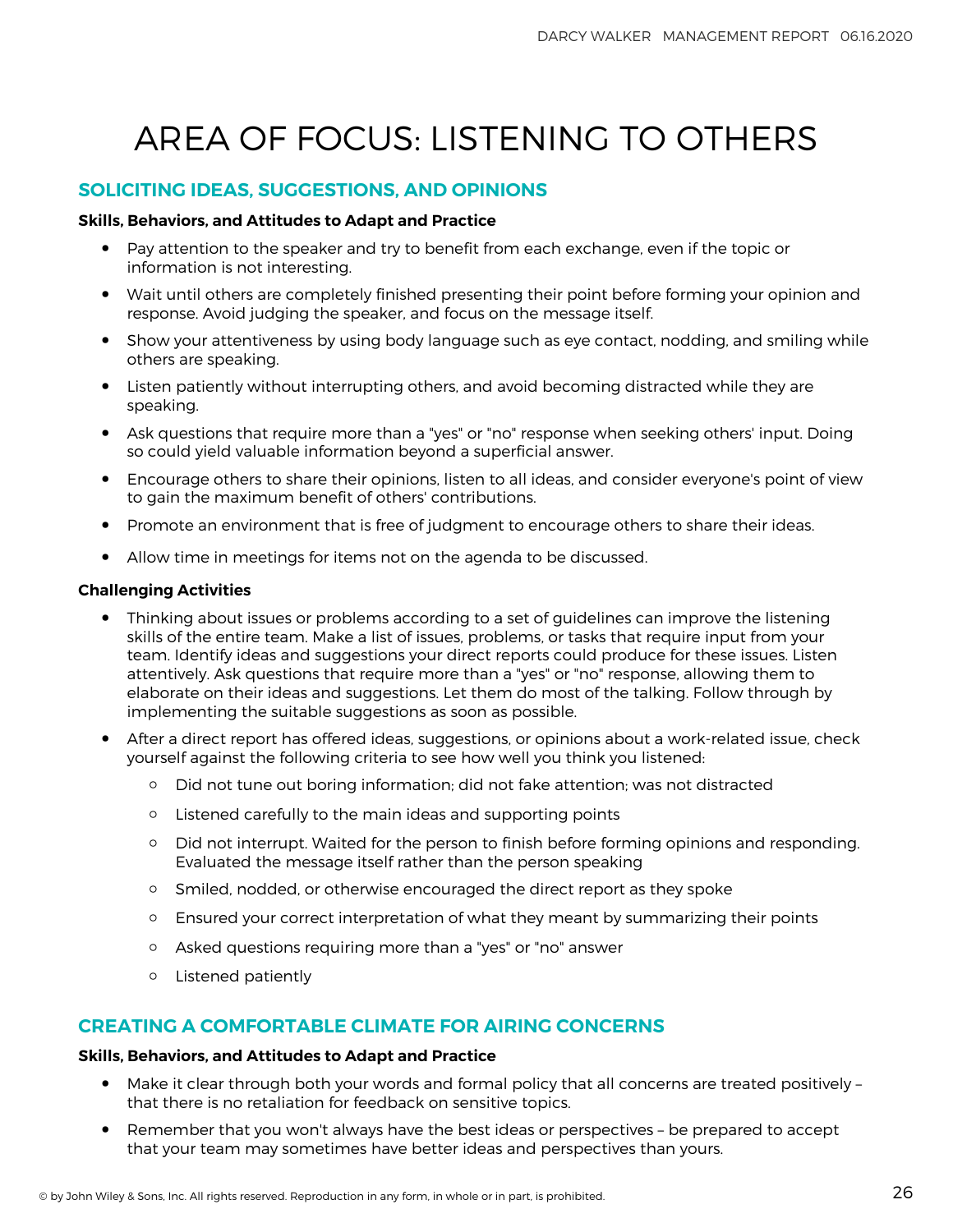- Foster a personal attitude that all improvement is a positive thing regardless of how it comes about or who initiates it.
- Recognize that it often takes courage to raise concerns and be prepared to appreciate this courage in your team members.
- See team members who bring you less than positive feedback as productivity partners, working with you positively to continually improve the way things are done.
- When you're wrong, say so, as loudly and as early as you can.
- Note when you automatically defend an established position could you be more open?
- Foster an environment where new ideas are welcomed and it is acceptable to question the way things are traditionally done.

#### **Challenging Activities**

- Publish a process for providing formal feedback on key topics.
- Let your team know that you welcome feedback on concerns about anything affecting the organization and its performance. Reinforce this message repeatedly.
- When someone raises a concern, thank them for taking the trouble to do so and assure them of your intention to investigate their input.
- Research all concerns raised and be seen to follow up by explaining any outcomes or resolutions to those raising concerns. Be the role model for the accountability you want to develop in your team.
- Be available to speak privately if a team member is concerned about public discussion on sensitive matters.
- Work hard to see the perspective of those raising concerns, and be aware of your own biases, especially when repeated complaints are raised. Your team will stop bringing concerns to you if you seem disinterested or pass judgment without investigation.
- Coach your team on how to raise concerns in a constructive, positive, and non-judgmental manner, and encourage them to bring you their positive thoughts on how to address the concerns they raise.

### **LISTENING TO ALL POINTS OF VIEW WITH AN OPEN MIND**

#### **Skills, Behaviors, and Attitudes to Adapt and Practice**

- Encourage others to share their opinions, including those that differ from yours.
- Avoid being defensive when you receive criticism. Perceive criticism as constructive toward future improvement, rather than personally destructive to your character.
- Try to understand others' positions on an issue. Take time to consider the information from their perspective.
- Listen in this order: hear, understand, interpret, then respond. Do not jump from "hear" to "respond."
- Make every effort to understand others' points of view on issues, and take time to consider their stake in the issue, their perspective, and possible motives for seeing things the way they do.

#### **Challenging Activities**

• In a hotel lobby, airport, restaurant, etc., listen and observe people for ten minutes. Note what you have heard and observed. Did you interpret your observations differently because you had no prior opinions or attitudes on the topics they spoke about? You probably listened closely and with an open mind. When your direct reports are speaking, consider sometimes imagining that you are hearing what they are saying for the very first time. You may adopt a new perspective to what they are saying, leading to an innovative solution or a fresh interpretation of long-standing issues or problems.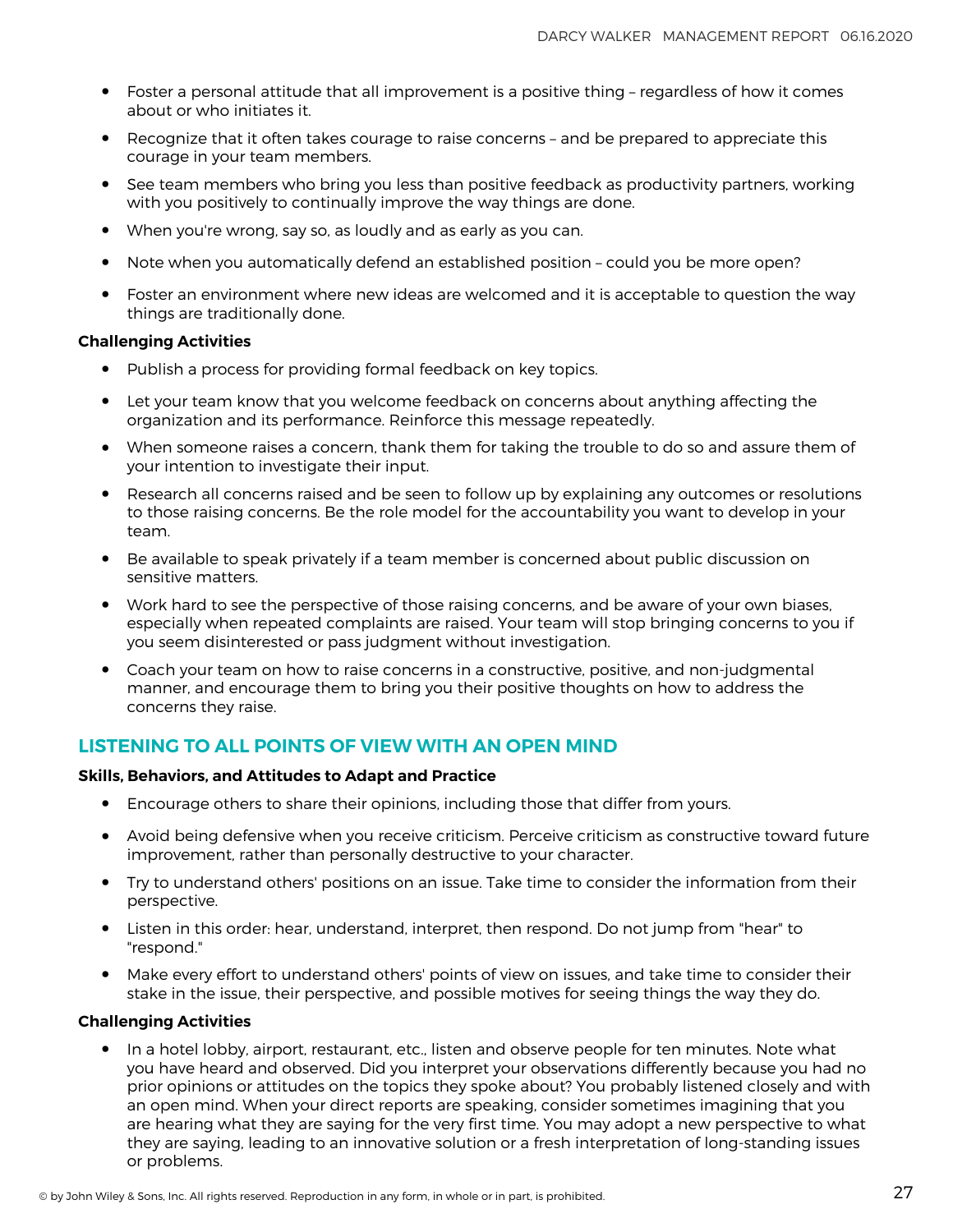• Brainstorming sessions provide good experience for listening to all viewpoints with an open mind. Brainstorm with your direct reports as often as possible about work-related problems and issues. The benefits will be two-fold; you will practice listening and you will gain input from your work unit on solving problems.

# **LISTENING CAREFULLY WITHOUT INTERRUPTING**

#### **Skills, Behaviors, and Attitudes to Adapt and Practice**

- Avoid interrupting, as it can become a habit, and could waste valuable time. Have you ever been irritated when someone has interrupted you with an assumption?
- Avoid considering your response before others finish speaking. Concentrate on what they are saying. Allow others to make their point before responding with your own.
- Do not allow constant disturbances during exchanges of information. Commit yourself and your direct reports to focus on listening to each other and to concentrate on the benefits of everyone's input toward a common goal.
- When you realize that you have interrupted someone, apologize by saying, "I'm sorry. Please continue." Politely admitting a mistake demonstrates your integrity and can build your credibility.

#### **Challenging Activities**

- Sometimes good listening can include taking notes. Consider keeping a pen and note pad readily accessible at all times. Write down as few words as possible to avoid distracting the speaker with excessive note taking. You can elaborate on your notes later.
- It is almost impossible to listen well and talk at the same time. Consider recording a few of your<br>phone calls and listening to your partian of the convergation, la there an appropriate amount phone calls and listening to your portion of the conversation. Is there an appropriate amount of silence on the recording for the topic you discussed, indicating the time you spent listening? Recording yourself and considering how much you listen to others could remind you to avoid monopolizing the conversations in the future.

### **SUMMARIZING INPUT AND THEN CHECKING FOR UNDERSTANDING**

#### **Skills, Behaviors, and Attitudes to Adapt and Practice**

- Decide that you are going to maximize the information and value you receive every time you converse with one of your team members.
- Recognize that we all tend to filter what we hear through our preconceptions and biases and that it is easy to misunderstand the core messages of others – and plan to be more open.
- Realize that everyone has the potential to enrich your understanding and deserves to be heard and understood.
- Adopt an attitude that the person you are listening to is the most important person in your life at that moment in time – give them your full attention.
- Make a specific decision to note any time you become judgmental of what you're hearing and revert to openly listening to understand what the other person is saying.
- Note when others summarize well in listening to you what can you learn from them?

#### **Challenging Activities**

- Every time you have a conversation, make it a point to summarize and restate continually. Summarize anything they say that addresses your initial question – and note any interesting new perspectives they raise for further discussion. Don't simply parrot their words – restate the words *and* the emotions you detected: *"...it sounds like you're frustrated by this situation..."* or *"...that must be exciting..."* Make it clear that you understood what they said to you and how they *feel* about what they said.
- When you ask good open ended questions, you'll tend to get long responses. Don't be afraid to let your speaker go off topic a little – this will often help uncover other useful aspects of what they have to say.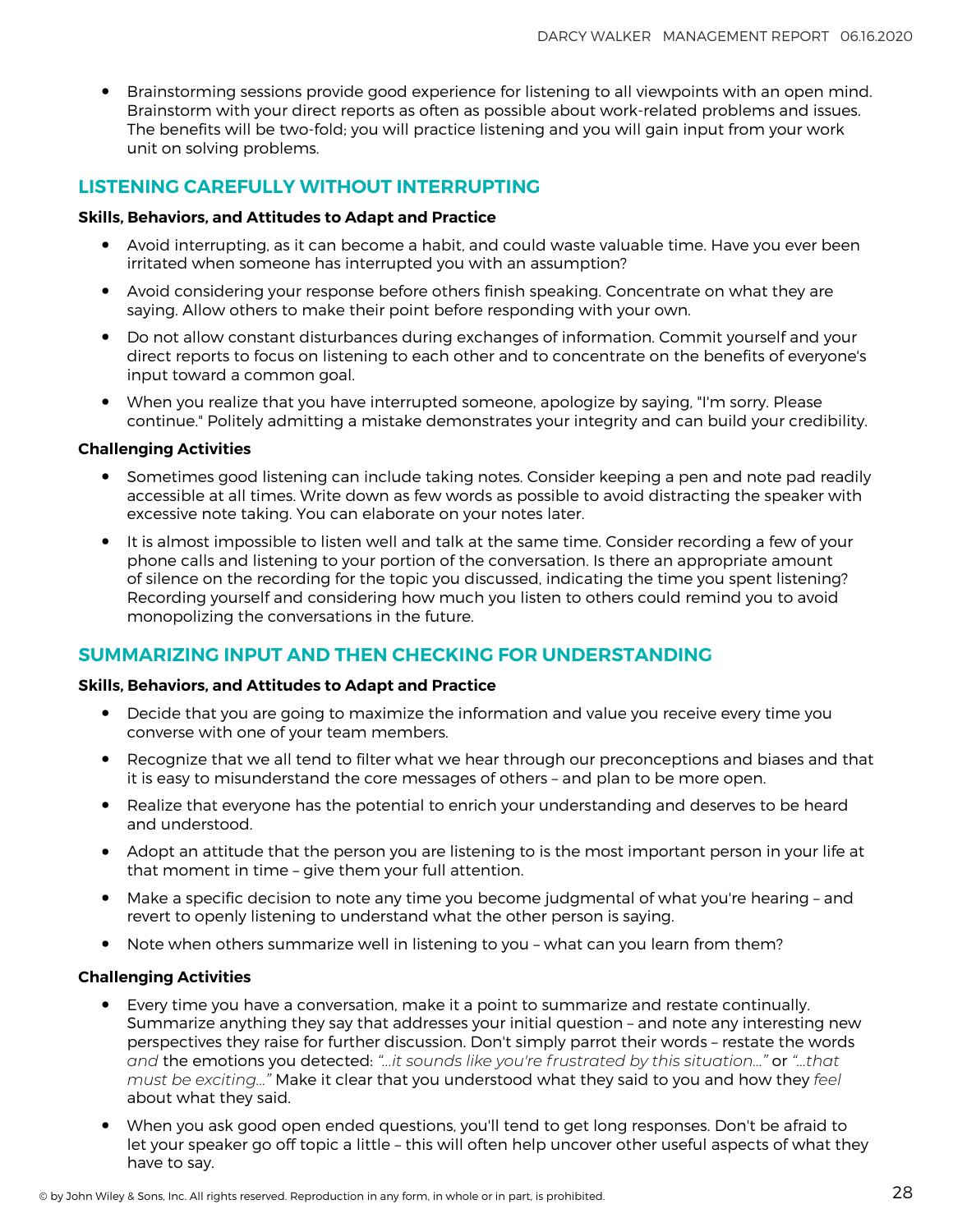- Probe. If in doubt ask, don't assume. Continually ask clarification questions not only does demonstrating your interest in what the speaker has to say make you engaging, but it demonstrates your growing understanding of their key points.
- Ask challenging questions to encourage your speaker to expand their ideas and opinions and be seen to note down their key points.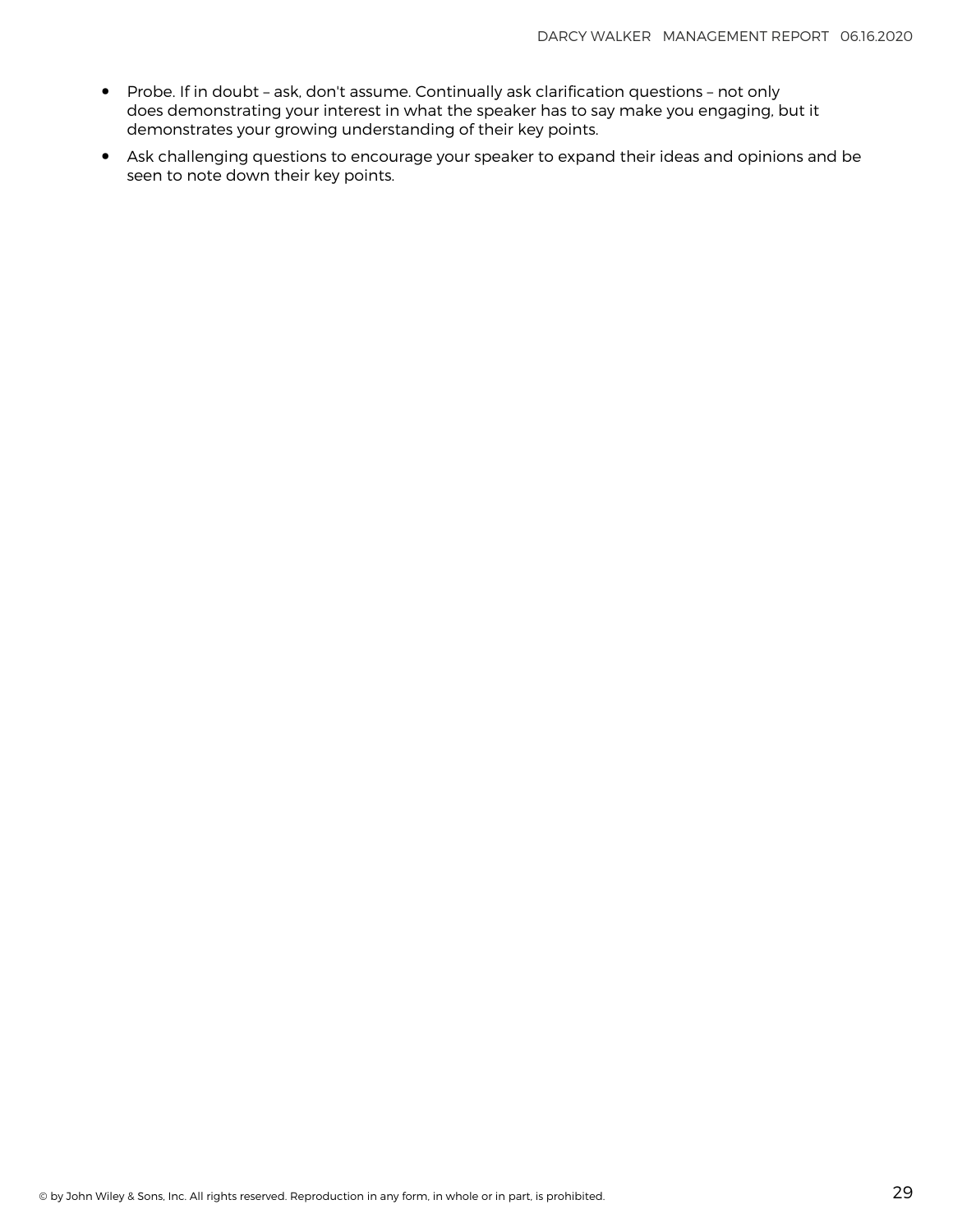# AREA OF FOCUS: COMMUNICATING EFFECTIVELY

### **EXPRESSING THOUGHTS CLEARLY IN WRITING**

#### **Skills, Behaviors, and Attitudes to Adapt and Practice**

- Ask yourself before writing a memo or letter, "What is the purpose of this communication?" View it from the reader's perspective. "What does the reader need to know? What do they already know? What can you tell them?"
- Outline the important information you wish to convey. Organize information in a logical, easy to follow manner. Omit unnecessary details and get to the point.
- To communicate clearly and effectively, use simple and concise language. Author written communication by writing as if you were speaking with recipients.
- Explain in written communication the actions and follow-up required of others. Do not use indeterminate language such as 'sort of,' 'rather,' 'somewhat,' etc.
- Email is a quick, informal means of communication, but the usual rules of grammar, punctuation, and style still apply. Email is every bit as important as other communications in establishing credibility. Even email with a peer could be distributed to others in the company.

#### **Challenging Activities**

- Volunteer for a writing assignment, such as a company newsletter. Ask a talented writer to edit your writing, and to provide feedback and suggestions for improvement.
- Email is becoming more common as a communication tool. Learn to write powerful introductions and subject lines. State your message clearly and concisely, and keep supporting information relevant to the topic.

# **BEING AN EFFECTIVE, ARTICULATE SPEAKER**

#### **Skills, Behaviors, and Attitudes to Adapt and Practice**

- Strive for conversational, dynamic delivery. Avoid stiff, formal presentations. Become animated, when appropriate. Use gestures and body language to emphasize your communication efforts.
- Always thoroughly prepare and practice before each presentation.
- Know your audience and their stake in the information you present to them. Consider what the audience needs to know, what they want to know, and why they need to know it. One technique is to ask participants what they hope to learn from your presentation.
- Be direct and assertive when presenting your opinions. Avoid phrases that can lessen the impact of what you say, such as 'It seems to be,' 'It is likely,' or 'It depends.'
- Use practical examples to support key points, if appropriate. Audiences are often eager to hear interesting stories.
- Ask others for feedback to check if the content, delivery, and tone of your presentation was appropriate and well-received.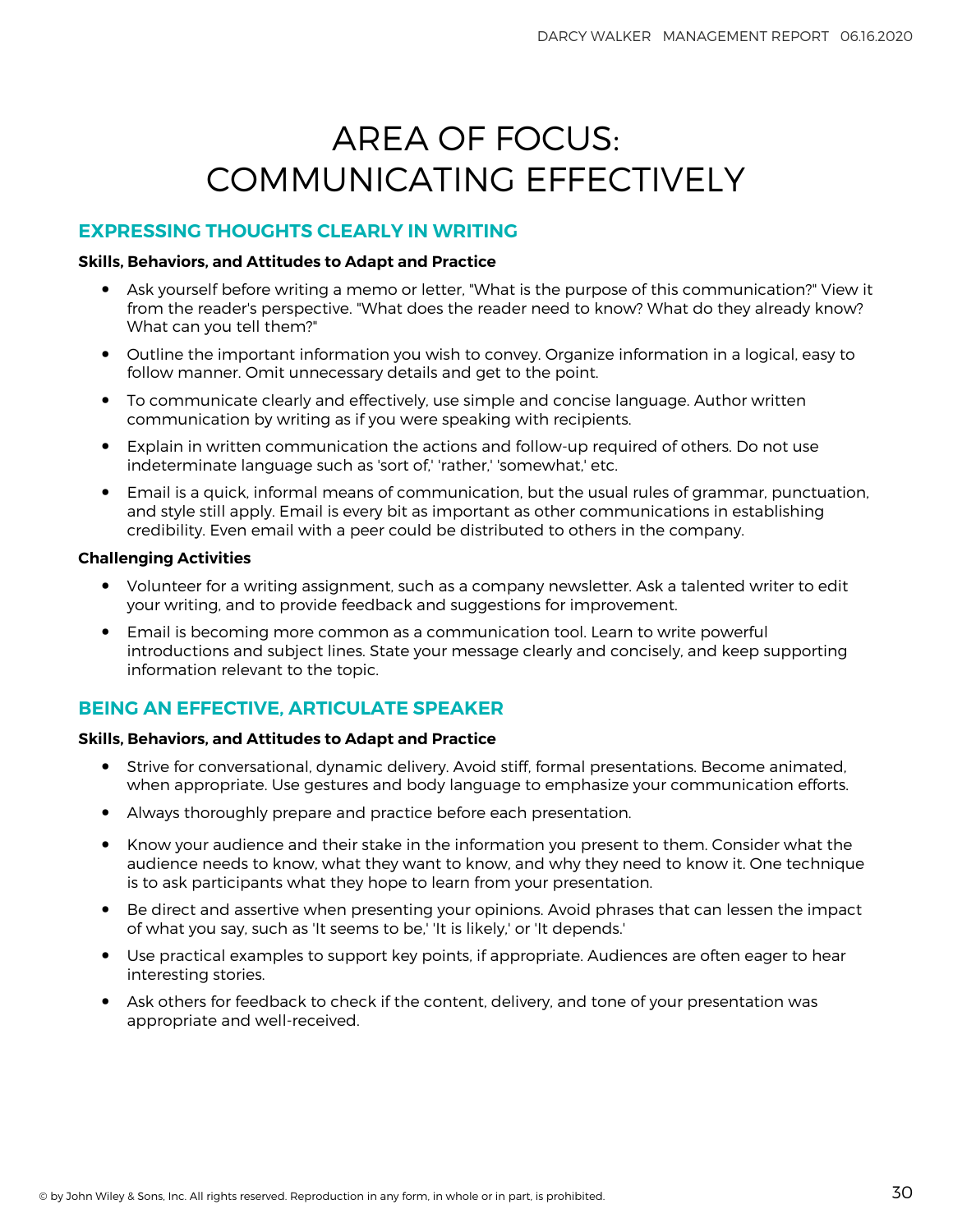#### **Challenging Activities**

- Consider joining organizations that offer the opportunity for you to speak in front of others. Active participation in local clubs can help polish your speaking skills.
- The audience can become visually overwhelmed with too many bullet points and sub-points. Limit visuals to no more than ten per topic. Review recent presentations and note the ten visuals that present the most important points. Add variety by presenting further information on flipcharts or handouts. Visuals should focus attention, reinforce key messages, stimulate interest, and illustrate points that are difficult to visualize.

### **COVERING ISSUES THOROUGHLY WITHOUT OVERDOING IT**

#### **Skills, Behaviors, and Attitudes to Adapt and Practice**

- Never tell your audience more than they need to hear. Analyzing your audience in advance will help establish how much information is required. Do not become so enthusiastic about the topic that you tell them everything you know about it.
- Be succinct. You can lose your audience's attention with too much data and too many stories. Apply the "Rule of Three:" identify three important points you want to convey and support each point with three pieces of evidence. Consider introducing the topic with a strong delivery, and closing the presentation with a call to action.
- Limit your response to a question to a minute or less. If a participant asks an unrelated question, assure them you will address the issue later. Return quickly to the subject and follow your outline. If you stray off-topic, apologize, and return back to the important topic as soon as possible.

#### **Challenging Activities**

- George Bernard Shaw said, "If you teach a person everything, they will not learn." Before sharing information, ask yourself, "What do I need to share with this person? If I could only share one piece of information about this topic, what would it be?" Repeat this for all topics in the presentation. This could produce a succinct and successful presentation.
- Before meeting with a group to discuss an issue, conduct a thorough analysis of your audience. Answer the questions below before preparing your presentation.
	- Who will be present? How does this issue affect them?
	- What do they need to know?
	- How much do they already know about this subject?
	- What types of examples, stories, or illustrations could interest them or offend them?
	- How can I present information most efficiently?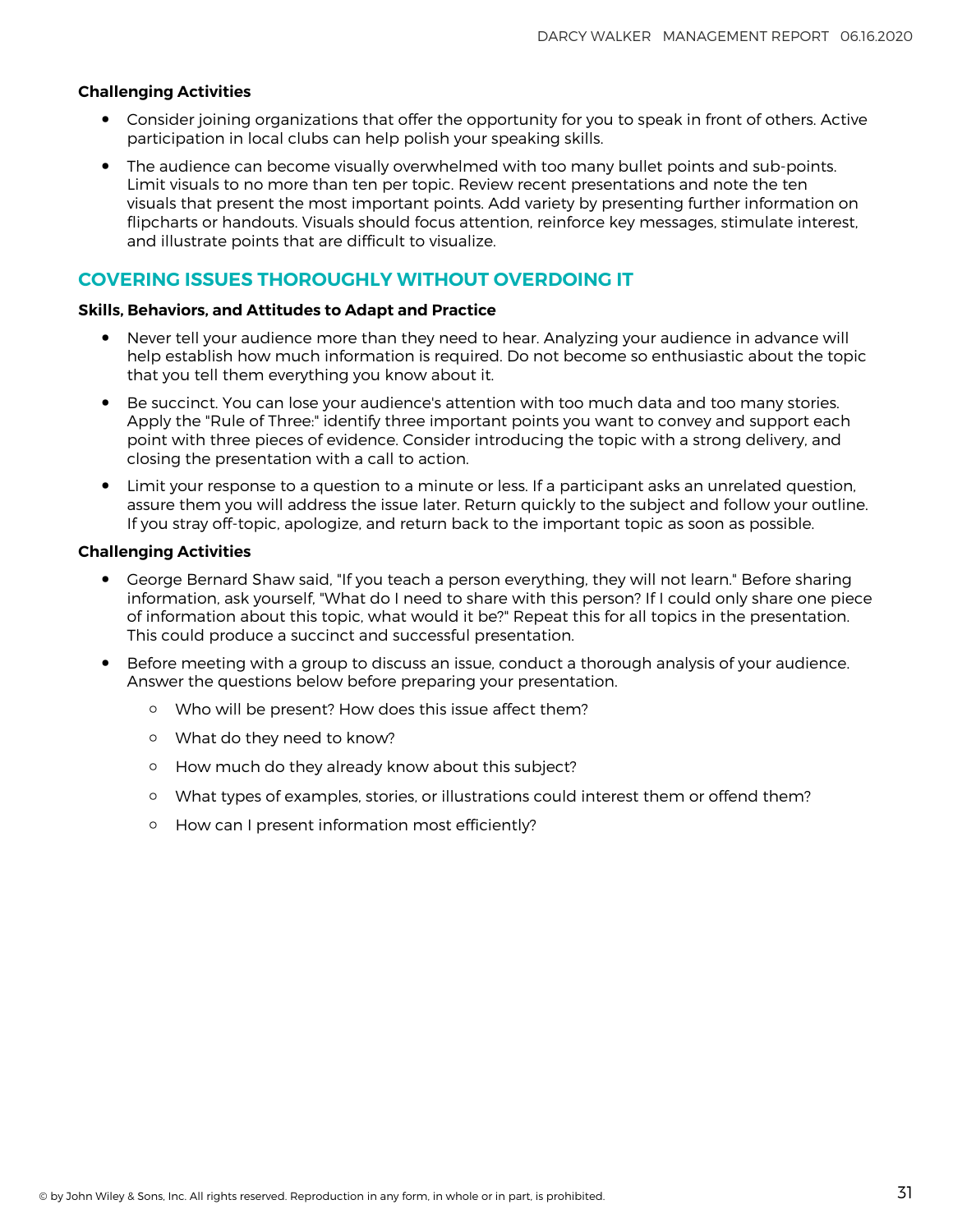### **COMMUNICATING IN A STRAIGHTFORWARD MANNER - EVEN WHEN DEALING WITH SENSITIVE SUBJECTS**

#### **Skills, Behaviors, and Attitudes to Adapt and Practice**

- Communicating in sensitive situations can be difficult if you do not already regularly communicate with your direct reports.
- When asked questions in challenging and sensitive situations, give honest and complete answers. Answering evasively damages your credibility and perceptions of your integrity. If you are unable to answer a question fully, state your reasons, and talk about the areas of concern that you can address.
- Do not procrastinate or be evasive when you must communicate negative information. Remain sensitive, yet direct.
- Recognize that your ability to receive feedback is as important as your ability to give feedback.
- Have the professionalism and courage to say what you need to say. However, be compassionate and speak sincerely. In sensitive situations, act the way you would want others to act with you.

#### **Challenging Activities**

After dealing with a sensitive matter, rate yourself on the following:

- Introduced the sensitive topic in a caring, but direct manner
- Listened compassionately while the other person stated an opinion
- Accepted the other person's perceptions as valid
- Used good questioning skills to sort through the person's perceptions about the situation
- Exhibited patience while the other person spoke, then worked through the situation
- Took time to think before responding too quickly
- Defused any tension surrounding the situation
- Upheld your credibility, integrity, and trustworthiness

### **MAKING CURRENT JOB-RELATED INFORMATION AVAILABLE TO OTHERS**

#### **Skills, Behaviors, and Attitudes to Adapt and Practice**

- Believe the research: informed employees are motivated employees; motivated employees are engaged and productive employees.
- Recognize the difference between the attitudes 'information is power hoard it' versus 'information empowers – share it around as widely as possible.' Be forthcoming with information that can make others more effective.
- Realize that what you and your management colleagues take for common knowledge, e.g. how things are going, what challenges are down the road or what new products are coming may not be known to your team. Inform them as soon as it is appropriate to do so.
- Provide continual feedback on how the organization and department are doing and what part every team member can play in helping you to do even better.
- Make sure every single team member knows these four basics: (1) Your business focus: what you're in business to achieve, (2) Your target market: your ideal customer, (3) What performance is expected of them, (4) How their performance will be measured.
- Share good news positivity and optimism is infectious.
- Share bad news quickly and explain how you're managing negative situations. Rumors are always worse than reality.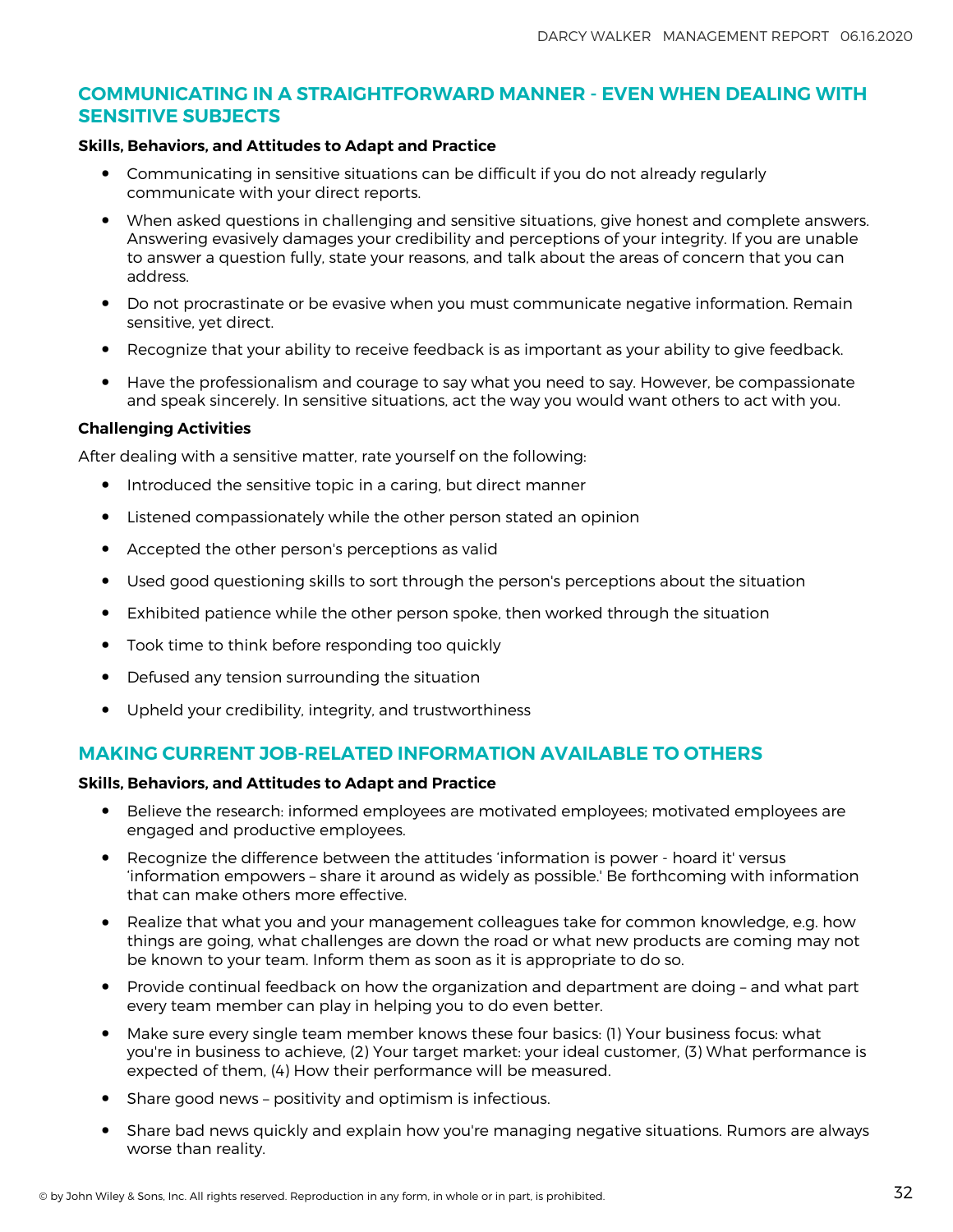#### **Challenging Activities**

- Create a weekly blog post from every department head outlining the key news and information for the week.
- Use social media to send daily or weekly updates short, concise reminders of what employees need to focus to reach the organization's goals.
- Schedule a regular team meeting that includes formal sharing of all relevant company news, updates and information.
- Share useful articles and blog posts on anything related to the organization or your industry.
- Create update alerts for all key aspects of your business and industry and share the results of these alerts with your team.
- Create a schedule of one-on-one meetings for each member of your team and use those meetings to share updates and solicit news and updates from their perspective.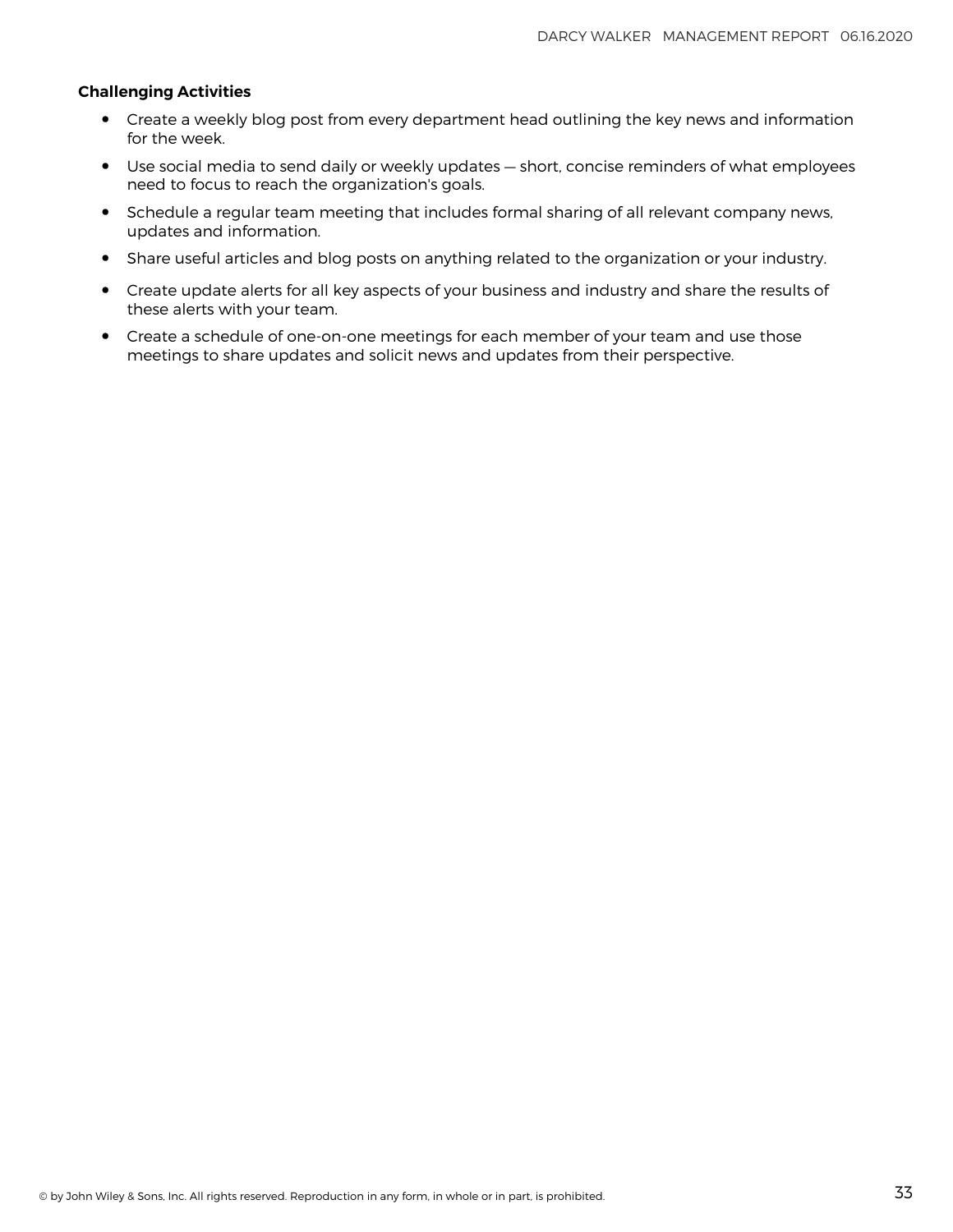# AREA OF FOCUS: ACHIEVING RESULTS

## **OVERCOMING OBSTACLES TO COMPLETE PROJECTS SUCCESSFULLY**

#### **Skills, Behaviors, and Attitudes to Adapt and Practice**

- Remember that obstacles can be opportunities to help build your leadership skills.
- When you see a need or problem that you wish someone would address, ask yourself if you could be doing something about it.
- Identify the obstacles that are impeding your progress on a project and develop plans for action to overcome them.
- Consider that when something is not working, you may need to develop another approach. Determine who can help you look at the issue objectively and brainstorm possible solutions.
- Pull your work unit together as a group to solve problems. Use your direct reports as sounding boards in areas where they have expertise. Avoid premature judgment of others' ideas.
- Identifying risk areas in the initial stages of planning is one way you can anticipate and prepare for potential problems. Prevent problems by analyzing their cause.
- Look for new technology that can increase your work unit's efficiency.
- Use humor to keep difficulties in perspective.

#### **Challenging Activities**

When an obstacle hinders the successful completion of a project, gather your team together, obtain their input, consider the possible causes for the obstacle, and weigh all possible solutions. Create a table with the following columns to help you arrive at a solution:

- Obstacle
- List the probable causes for this obstacle and rate them for probability (A Z with A being high<br>nrabebility) probability).
- List five suggestions for a solution. Rate these suggestions (1 5 with 1 being most probable solution).
- What are the steps for implementing the solution?

| <b>Obstacle</b> | <b>Probable</b><br><b>Causes</b> | <b>Probability</b> | <b>Suggestions</b><br><b>For Solutions</b> | <b>Solution</b><br>Rating | <b>Steps To</b><br><b>Solution</b> |
|-----------------|----------------------------------|--------------------|--------------------------------------------|---------------------------|------------------------------------|
|                 |                                  |                    |                                            |                           |                                    |
|                 |                                  |                    |                                            |                           |                                    |
|                 |                                  |                    |                                            |                           |                                    |
|                 |                                  |                    |                                            |                           |                                    |
|                 |                                  |                    |                                            |                           |                                    |
|                 |                                  |                    |                                            |                           |                                    |

### **EFFECTING OUTCOMES THAT SET HIGH STANDARDS FOR OTHERS**

#### **Skills, Behaviors, and Attitudes to Adapt and Practice**

- Set high standards for performance in every aspect of the business.
- Work to exceed customer expectations.
- Involve everyone in the commitment to quality. Make sure they understand that excellence is good business.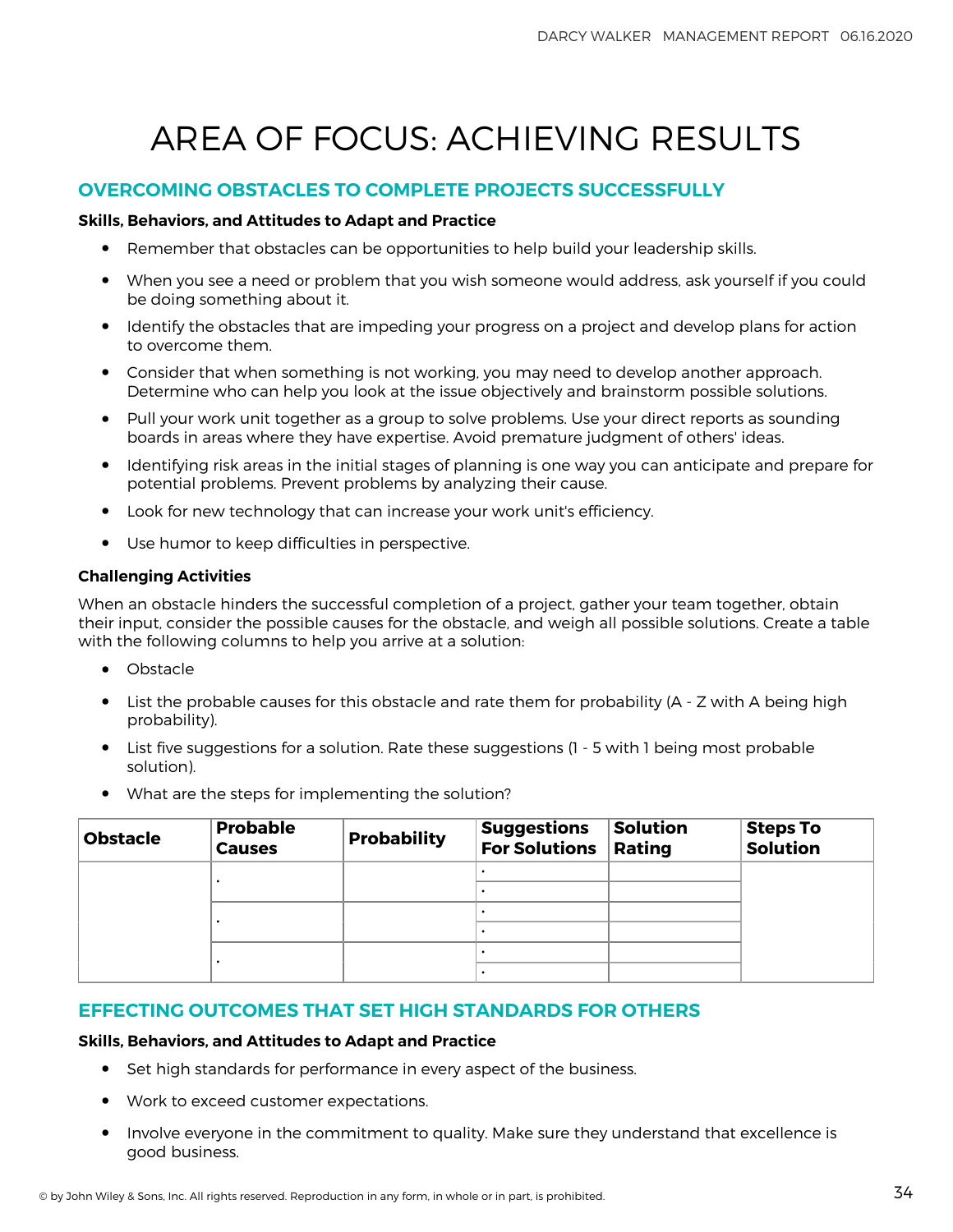- Constantly evaluate the quality of work produced. Report on both your successes and failures with equal candor.
- Solicit suggestions from your direct reports, manager and peers.
- No matter how well things are going, realize that improvements are always possible. Invite your direct reports to challenge established boundaries. Help them identify "stretch" objectives to achieve organizational goals.
- Follow issues to completion. Persisting at problem-solving sends a strong message that you want issues resolved as quickly as possible and that you are willing to do what is necessary to bring problems to closure.

#### **Challenging Activities**

- Determine if your organization uses an effective performance review process that links feedback and coaching to specific business goals. If not, create an active performance review process to reinforce high performance standards specific to your work unit.
- Ask your direct reports to evaluate the standards of the team in these areas  $(1 = low; 5 = high):$ Clarity of purpose, communication, problem-solving, decision-making, change, customer focus, quality of work, conflict resolution, work processes, and feedback. For those ratings that are below 3, determine actions that will improve standards in those areas.

### **ACHIEVING RESULTS THAT HAVE A POSITIVE IMPACT ON THE ORGANIZATION**

#### **Skills, Behaviors, and Attitudes to Adapt and Practice**

- Concentrate your efforts toward achievements that contribute to the team goals and to the mission of the company. Don't get sidetracked with unimportant activities. Lead with a sense of purpose and make sure everyone is aware of the vision.
- If you tend to push your decision-making responsibilities toward your manager, consider also offering recommendations and solutions in support of the decision to be made.
- Ensure that everyone who is responsible for meeting the stated financial goals understands what these goals are and what they are expected to deliver.
- Look for customer needs that you could be meeting but currently are not. Develop a plan for meeting these needs with additional or expanded products and services.
- Accept that you may sometimes need to work across departments to achieve goals. Build positive relationships outside your department that will enhance cooperation.
- Become more cost-conscious. Ask others to justify expenditures and look for ways to cut costs.
- Develop a company-wide definition of quality and manage to that definition.

#### **Challenging Activities**

- Teach your direct reports how to effectively speak for and represent your work unit in company-<br>wide resetings Civing there the expertunity to talk about their work and to consider input from wide meetings. Giving them the opportunity to talk about their work and to consider input from others outside the department is an excellent way for them to see how their work fits into the overall picture.
- Review your own and your direct reports' individual development plans and performance appraisal criteria to ensure that they are consistent with the organization's top priorities.
- Know the business of your organization by investigating the following. You will need internal resources to gain this information.
	- The history of your organization, its strengths and weaknesses
	- The organization's key success factors
	- The organization's vision and mission statements
	- The organization's annual report